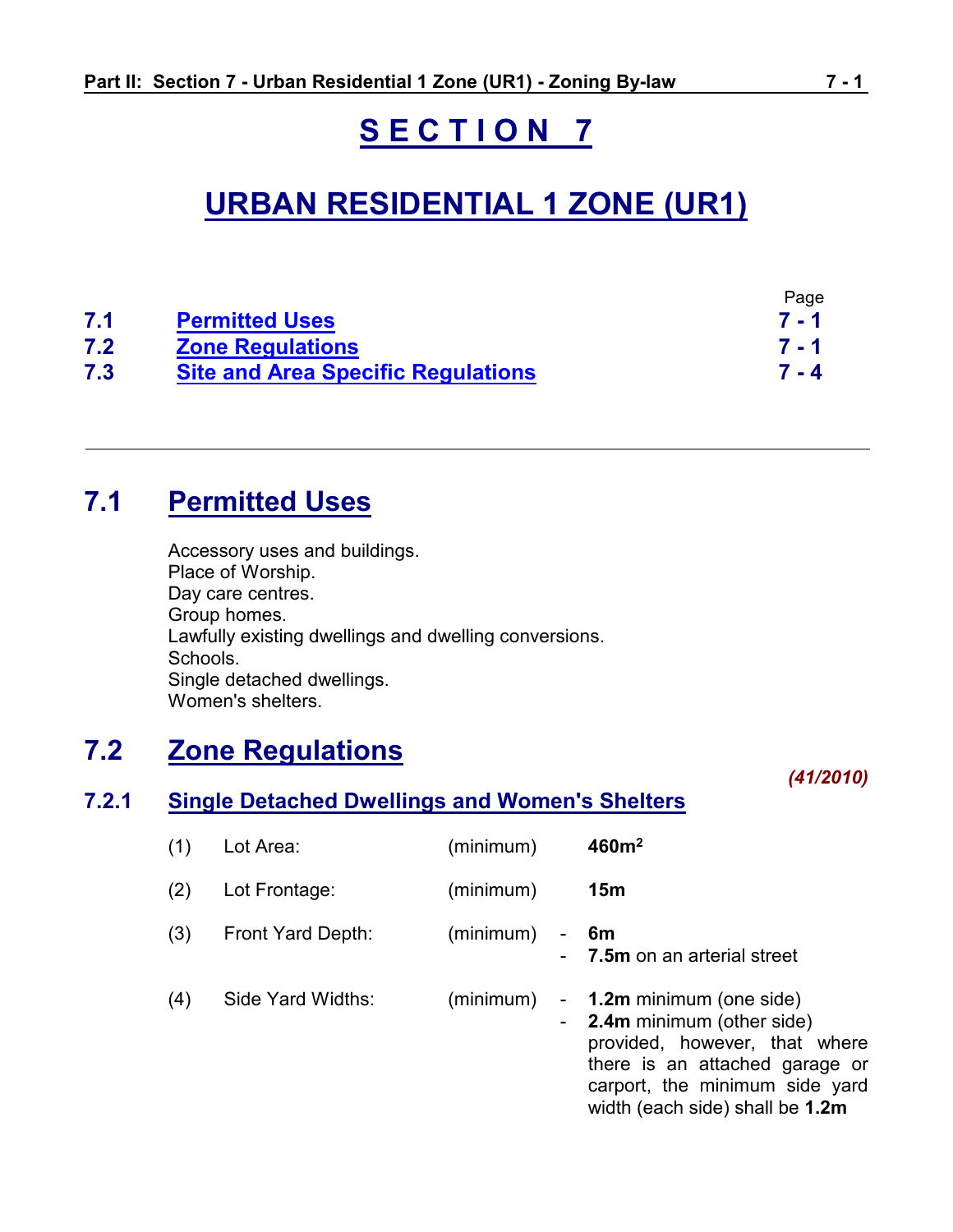| $7 - 2$ | Part II: Section 7 - Urban Residential 1 Zone (UR1) - Zoning By-law |                                  |            |           |                |                                                                                                                                                      |                     |
|---------|---------------------------------------------------------------------|----------------------------------|------------|-----------|----------------|------------------------------------------------------------------------------------------------------------------------------------------------------|---------------------|
|         | (5)                                                                 | Rear Yard Depth:                 |            | (minimum) |                | 7.5m, except that for lots which<br>abut Lake Huron, the minimum<br>yard<br>rear<br>determined in accordance with<br>Section 3.40 (2) of this By-law | setback shall<br>be |
|         | (6)                                                                 | Lot Coverage:                    |            | (maximum) | $\blacksquare$ | 35%<br><b>40%</b> for bungalow dwellings                                                                                                             |                     |
|         | (7)                                                                 | Height:                          |            | (maximum) |                | 12m                                                                                                                                                  |                     |
|         | (8)                                                                 | Landscaped Open Space: (minimum) |            |           |                | 40%                                                                                                                                                  |                     |
|         | (9)                                                                 | Special<br>(41/2010)             | Provisions |           | for            | Women's                                                                                                                                              | Shelters:           |

(a) a women's shelter in the UR1 zone shall comprise a single detached dwelling.

# <span id="page-1-0"></span>**7.2.2 Places of Worship and Schools**

| (1) | Lot Area:                       | (minimum) | 700m <sup>2</sup> |
|-----|---------------------------------|-----------|-------------------|
| (2) | Lot Frontage:                   | (minimum) | 23m               |
| (3) | Front Yard Depth:               | (minimum) | 9m                |
| (4) | Side Yard Widths:               | (minimum) | 6m (each side)    |
| (5) | <b>Rear Yard Depth:</b>         | (minimum) | 7.5 <sub>m</sub>  |
| (6) | Lot Coverage:                   | (maximum) | 35%               |
| (7) | Height:                         | (maximum) | 12m               |
| (8) | Landscaped Open Space (minimum) |           | 30%               |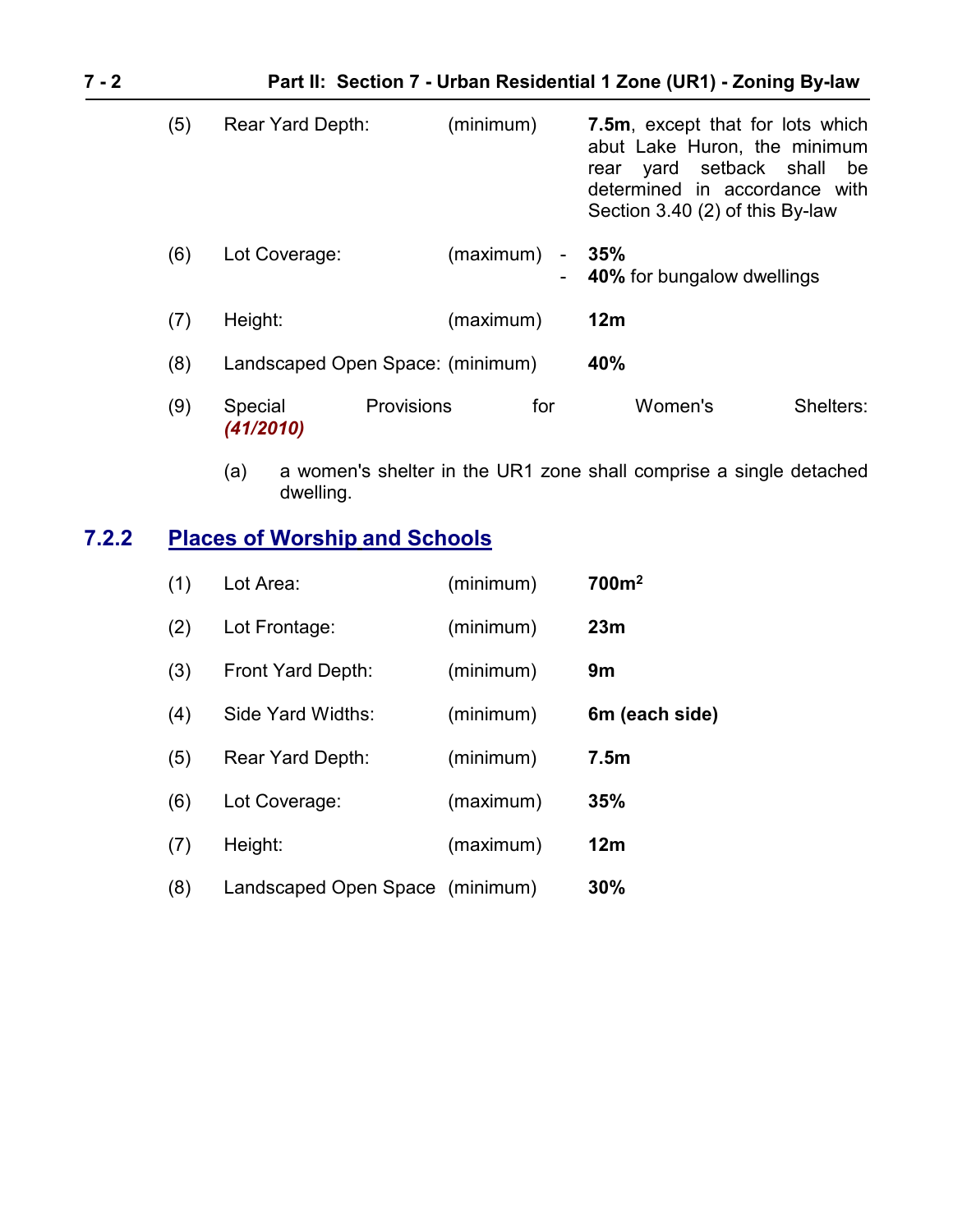#### **7.2.3 Day Care Centres**

| (1) | Lot Area:                        | (minimum) | 500m <sup>2</sup> |
|-----|----------------------------------|-----------|-------------------|
| (2) | Lot Frontage:                    | (minimum) | 15 <sub>m</sub>   |
| (3) | Front Yard Depth:                | (minimum) | 6m                |
| (4) | Side Yards:                      | (minimum) | 3m (each side)    |
| (5) | <b>Rear Yard Depth:</b>          | (minimum) | 7.5 <sub>m</sub>  |
| (6) | Lot Coverage:                    | (maximum) | 35%               |
| (7) | Height                           | (maximum) | 12m               |
| (1) | Landscaped Open Space: (minimum) |           | 30%               |

## **7.2.4 Lawfully Existing Dwellings and Dwelling Conversions**

(1) The respective regulations set out in Sections  $7.2.1$  and 8.2.2 shall apply.

## **7.2.5 Group Homes**

(1) The regulations set out in [Section 3.16](ZB_Sec_03_General_Regulations.doc) shall apply.

*(41/2010)*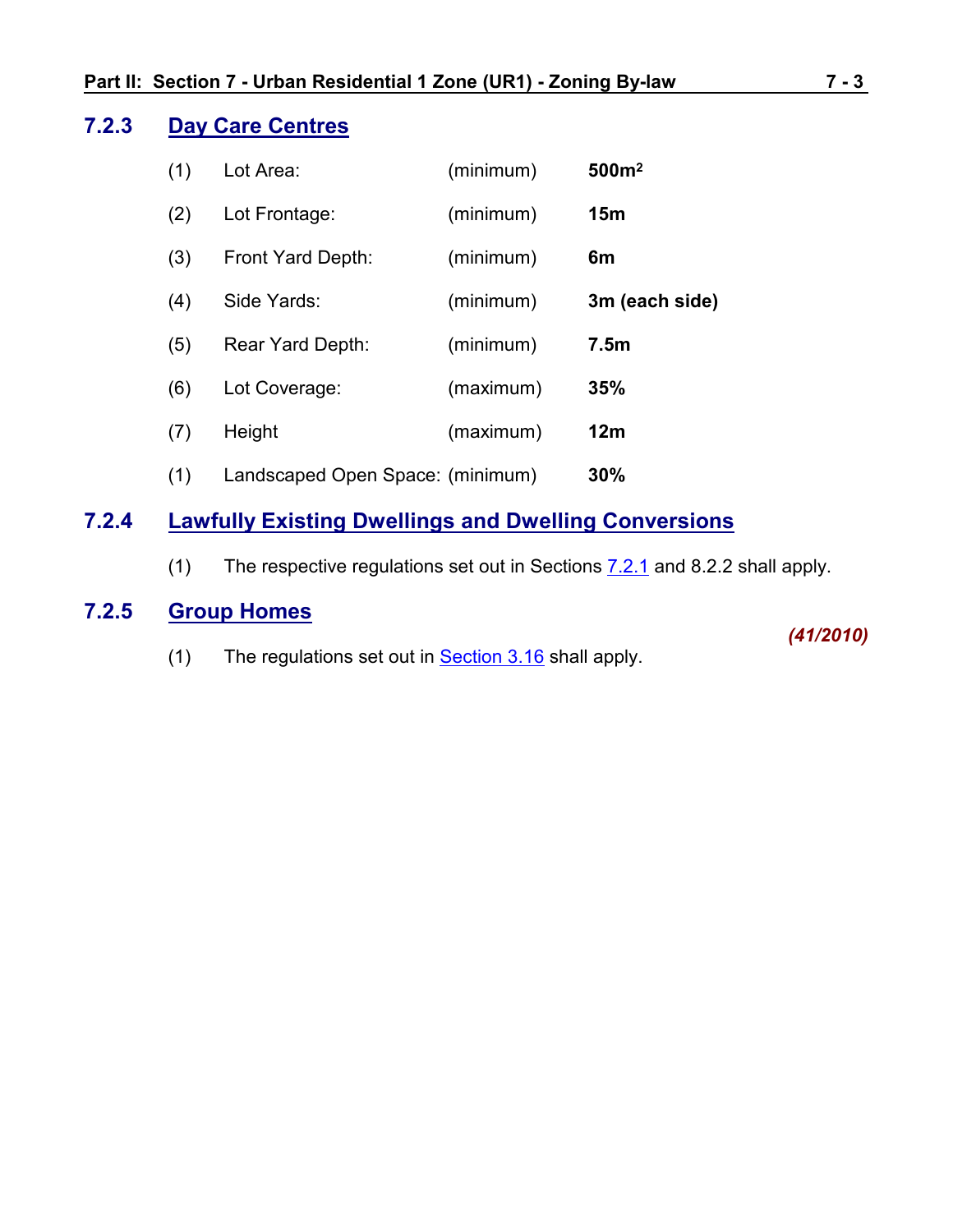# <span id="page-3-0"></span>**7.3 Site and Area Specific Regulations**

**The following site and area specific zones shall be subject to the preceding permitted uses and zone regulations except where those permitted uses and regulations are varied by the provisions of these site and area specific zones**.

|               | Page     |               | Page     |               | Page     |
|---------------|----------|---------------|----------|---------------|----------|
| UR1-1         | $7 - 4$  | <b>UR1-19</b> | $7 - 14$ | <b>UR1-37</b> | $7 - 21$ |
| <b>UR1-2</b>  | $7 - 5$  | <b>UR1-20</b> | $7 - 14$ | <b>UR1-38</b> | $7 - 22$ |
| UR1-3         | $7 - 5$  | <b>UR1-21</b> | $7 - 15$ | <b>UR1-39</b> | $7 - 23$ |
| <b>UR1-4</b>  | $7 - 6$  | <b>UR1-22</b> | $7 - 15$ | <b>UR1-40</b> | $7 - 23$ |
| <b>UR1-5</b>  | $7 - 6$  | <b>UR1-23</b> | $7 - 16$ | <b>UR1-41</b> | $7 - 24$ |
| <b>UR1-6</b>  | $7 - 7$  | <b>UR1-24</b> | $7 - 16$ | <b>UR1-42</b> | $7 - 24$ |
| <b>UR1-7</b>  | $7 - 7$  | <b>UR1-25</b> | $7 - 16$ | <b>UR1-43</b> | $7 - 24$ |
| <b>UR1-8</b>  | $7 - 8$  | <b>UR1-26</b> | $7 - 17$ | <b>UR1-44</b> | $7 - 25$ |
| <b>UR1-9</b>  | $7 - 8$  | <b>UR1-27</b> | $7 - 17$ | <b>UR1-45</b> | $7 - 26$ |
| <b>UR1-10</b> | $7 - 9$  | <b>UR1-28</b> | $7 - 18$ | <b>UR1-46</b> | $7 - 27$ |
| <b>UR1-11</b> | $7 - 10$ | <b>UR1-29</b> | $7 - 19$ | <b>UR1-47</b> | $7 - 27$ |
| <b>UR1-12</b> | $7 - 10$ | <b>UR1-30</b> | $7 - 19$ | <b>UR1-48</b> | $7 - 28$ |
| <b>UR1-13</b> | $7 - 10$ | <b>UR1-31</b> | $7 - 20$ | <b>UR1-49</b> | $7 - 28$ |
| UR1-14        | $7 - 11$ | <b>UR1-32</b> | $7 - 20$ | <b>UR1-50</b> | 7 – 29   |
| <b>UR1-15</b> | $7 - 12$ | <b>UR1-33</b> | $7 - 20$ | <b>UR1-51</b> | $7 - 29$ |
| <b>UR1-16</b> | $7 - 13$ | <b>UR1-34</b> | $7 - 20$ | <b>UR1-52</b> | 7 – 29   |
| <b>UR1-17</b> | $7 - 13$ | <b>UR1-35</b> | $7 - 21$ | <b>UR1-53</b> | $7 - 30$ |
| <b>UR1-18</b> | $7 - 14$ | <b>UR1-36</b> | $7 - 21$ | <b>UR1-54</b> | $7 - 31$ |

# <span id="page-3-1"></span>**7.3.1 UR1-1**

### **7.3.1.1 Site Zone Regulations - Single Detached Dwellings**

<span id="page-3-3"></span><span id="page-3-2"></span>

| (1) | Lot Area:                     | (minimum) | 370m <sup>2</sup>                  |
|-----|-------------------------------|-----------|------------------------------------|
| (2) | Lot Frontage:                 | (minimum) | 12m                                |
|     | <b>All Other Regulations:</b> |           | the regulations set out in Section |
|     |                               |           | 7.2.1 shall apply                  |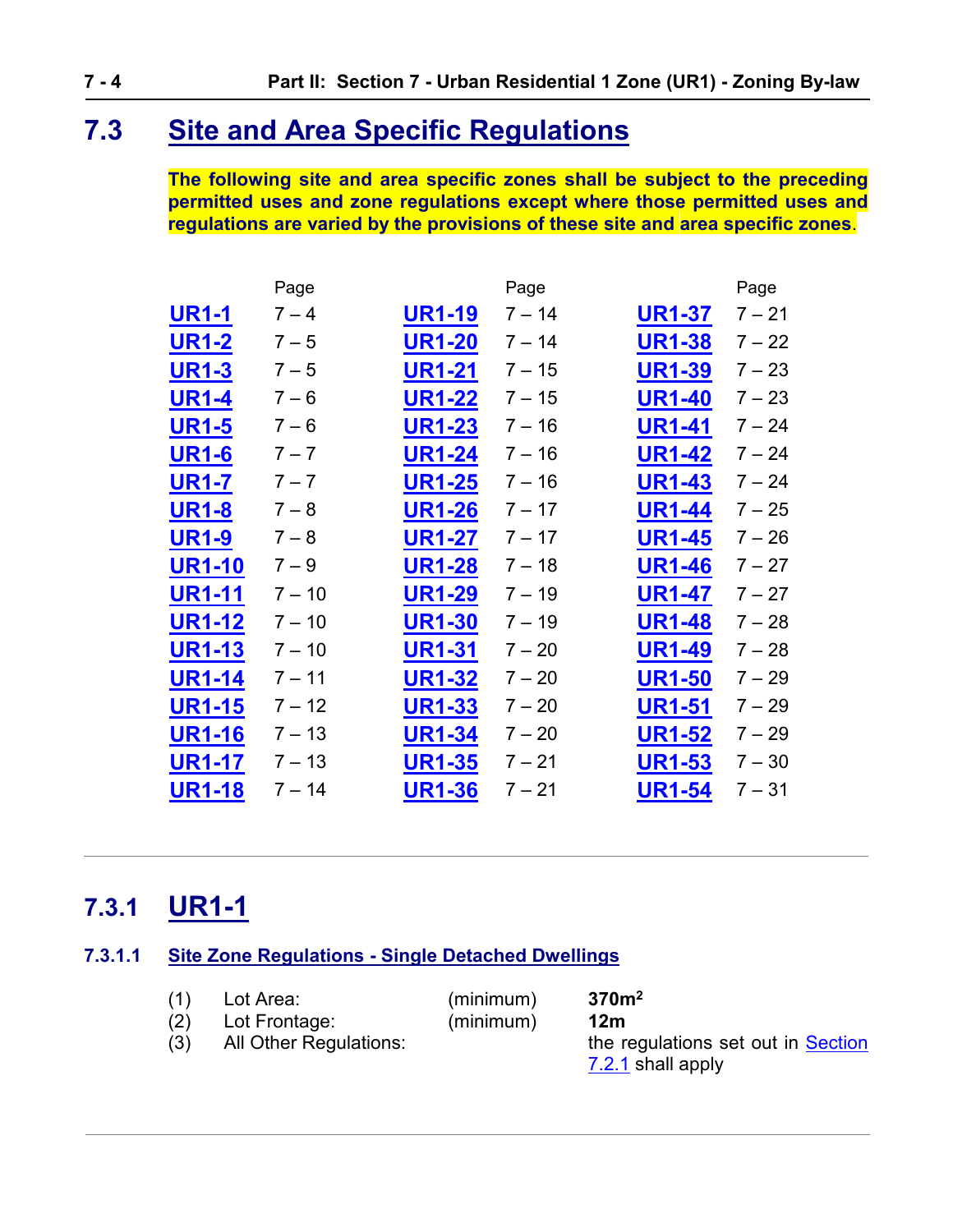# <span id="page-4-0"></span>**7.3.2 UR1-2**

#### **7.3.2.1 Site Zone Regulations - Single Detached Dwellings**

- (1) Lot Area: (minimum) **550m<sup>2</sup>**
- (2) Lot Frontage: (minimum) **18m**
- (3) All Other Regulations: the regulations set out in Section [7.2.1](#page-0-1) shall apply
- 
- <span id="page-4-1"></span>**7.3.3 UR1-3** (See Zoning Map Part 44)

#### **7.3.3.1 Permitted Uses**

- (1) A hospital staff surface parking lot.
- (2) Accessory uses.
- (3) Those uses permitted in [Section 7.1](#page-0-0).

#### **7.3.3.2 Site Zone Regulations - Hospital Staff Surface Parking Lot**

(1) Special Setbacks: (minimum) - that parking lots shall be setback no less than **3m** from Russell Street and London Road, except that from that part of the east (Russell Street) property line extending southerly from London Road a distance of **50m**, the setback shall be no less than **1m** that parking lots shall be setback no less than **1m** from adjacent properties and that a landscaped buffer/screening strip of a minimum of **6m** be provided along the south and west sides of the parking lot adjacent to those properties fronting on Maria **Street** (2) Landscaped Open Space: (minimum) - that a minimum of **10%** of the lot be provided as landscaped open space (3) Special Parking Regulations: That notwithstanding Section 3.37(5)(a) of this By-law to the contrary, the provision of required off-street parking for the hospitals may be located in the UR1-3 Zone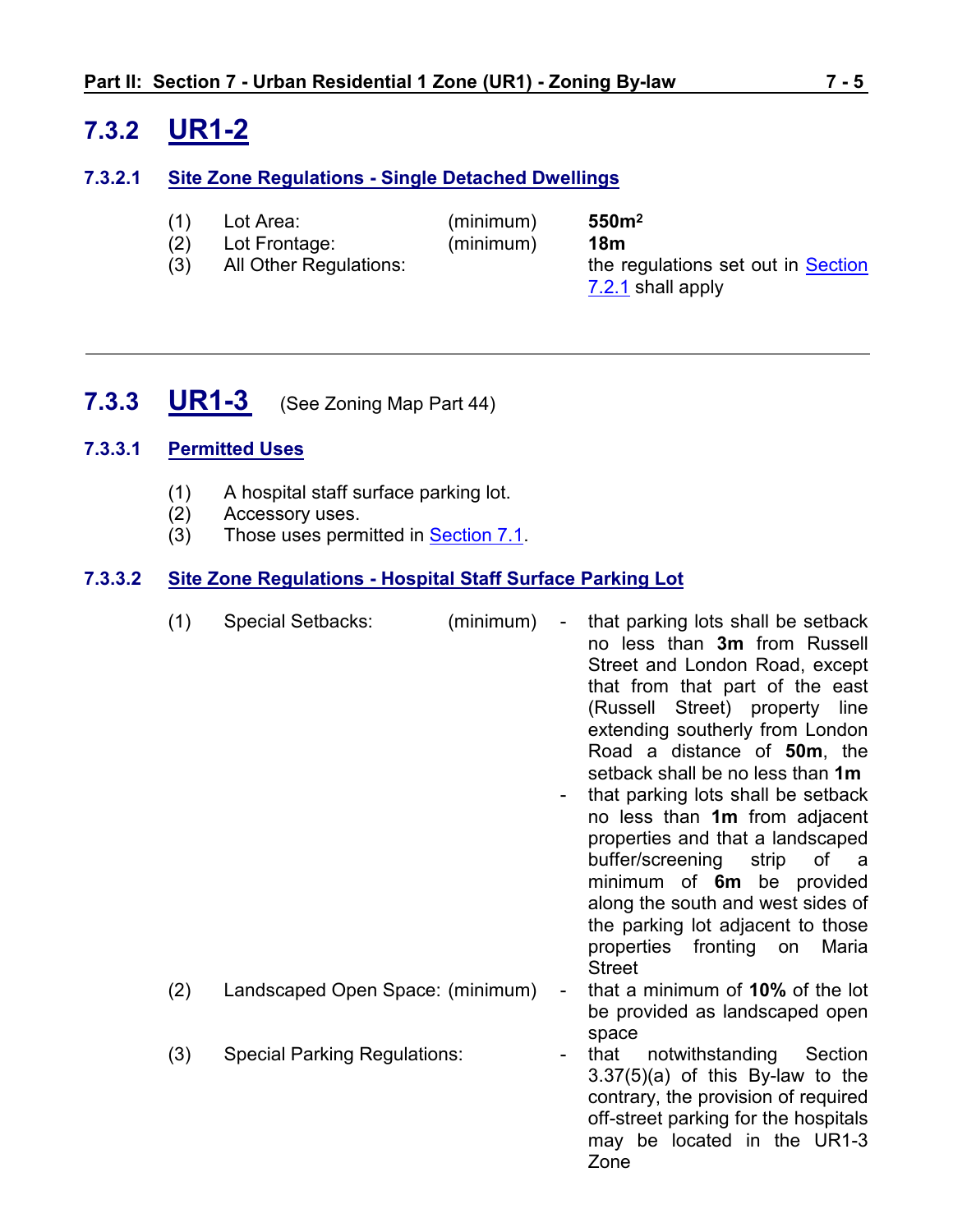- that notwithstanding Section 3.37(5)(c) of this By-law to the contrary, hospital parking areas may be accessed across the lane connecting **399 London Road** to Russell Street
- that notwithstanding Section 3.37(4) of this By-law to the contrary, the parking spaces and aisles required may have the following minimum dimensions:

| <b>Parking Space</b><br>Angle | <b>Parking Space</b><br><b>Width</b> | <b>Parking Space</b><br>Length | <b>Aisle</b><br><b>Width</b> |
|-------------------------------|--------------------------------------|--------------------------------|------------------------------|
| $90^{\circ}$                  | 2.75m                                | 5.5m                           | 6m                           |
| $60^{\circ}$                  | 2.75m                                | 5.5m                           | 5.5m                         |
| $45^{\circ}$                  | 2.75m                                | 6 <sub>m</sub>                 | 4.6m                         |
| $30^{\circ}$                  | 2.75m                                | 6 <sub>m</sub>                 | 3.7 <sub>m</sub>             |
| Parallel                      | 2.75m                                | 6.7 <sub>m</sub>               | 3.7 <sub>m</sub>             |

# <span id="page-5-0"></span>**7.3.4 UR1-4** (See Zoning Map Part 43)

### **7.3.4.1 Site Zone Regulations**

(1) Parking: the River City Vineyard parking lot located adjacent to Essex Street may be used to provide parking for the medical clinic at **168 Essex Street**

# <span id="page-5-1"></span>**7.3.5 UR1-5** (See Zoning Map Part 10)

#### **7.3.5.1 Permitted Uses**

(1) Boathouses and docking facilities only, subject to approval of the St. Clair Region Conservation Authority.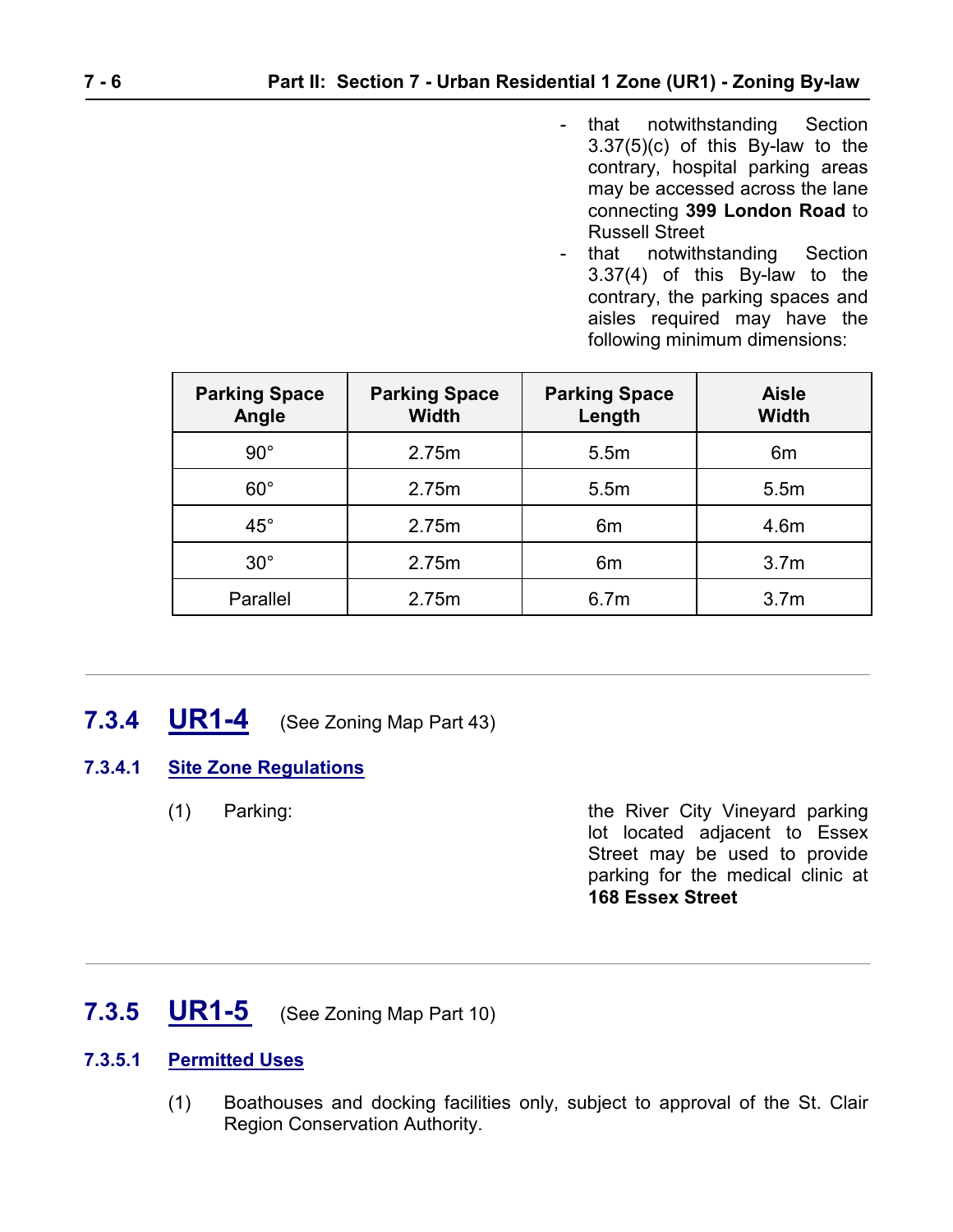## <span id="page-6-0"></span>**7.3.6 UR1-6** (See Zoning Map Part 30)

#### **7.3.6.1 Permitted Uses**

- (1) A home for the aged or rest home.
- (2) A Retirement Home. *(120/2004)*
- (3) Those uses permitted in [Section 7.1](#page-0-0).

#### **7.3.6.2 Site Zone Regulations - A Home for the Aged and A Retirement Home**

- *(120/2004) (1) Height (maximum) 19m (Note: To be removed)* (2) Parking (minimum) **0.5** parking spaces per residential unit
- <span id="page-6-1"></span>(3) All other regulations are as set out in Section 11.2.2

## **7.3.7 UR1-7**(See Zoning Map Part 23)

#### **7.3.7.1 Permitted Uses**

- (1) An existing automobile service station.
- (2) A gas bar with accessory retailing.
- (3) Uses permitted in [Section 7.1](#page-0-0).

#### **7.3.7.2 Site Zone Regulations - Existing Automobile Service Station and Gas Bar**

| (1)  | Lot Area:                        | (minimum) |                          | as existed on the date of passing<br>of this By-law        |
|------|----------------------------------|-----------|--------------------------|------------------------------------------------------------|
| (2)  | Lot Frontage:                    | (minimum) |                          | as existed on the date of passing<br>of this By-law        |
| (3)  | Front Yard Depth:                | (minimum) |                          | <b>9m</b> for main building                                |
| (4)  | Side Yard Widths:                | (minimum) |                          | 9m for main building                                       |
| (5)  | Rear Yard Depth:                 | (minimum) |                          | 8.27m for main building                                    |
| (6)  | Lot Coverage:                    | (maximum) |                          | 25%                                                        |
| (7)  | Height:                          | (maximum) |                          | 1 storey                                                   |
| (8)  | <b>Special Setbacks:</b>         | (minimum) | $\overline{\phantom{a}}$ | gas pump island setback of 8.7m<br>from the front lot line |
|      |                                  |           |                          | canopy setback 3m from front lot<br>line                   |
|      |                                  |           |                          | buildings<br>setback<br>accessory                          |
|      |                                  |           |                          | <b>1.2m</b> from any lot line                              |
| (9)  | Landscaped Open Space: (minimum) |           |                          | 20%                                                        |
| (10) | Site Regulations:                |           | $\blacksquare$           | minimum<br>have<br>to<br>a<br>canopy<br>elevation of 4m    |
|      |                                  |           |                          | width<br>of<br>maximum<br>canopy                           |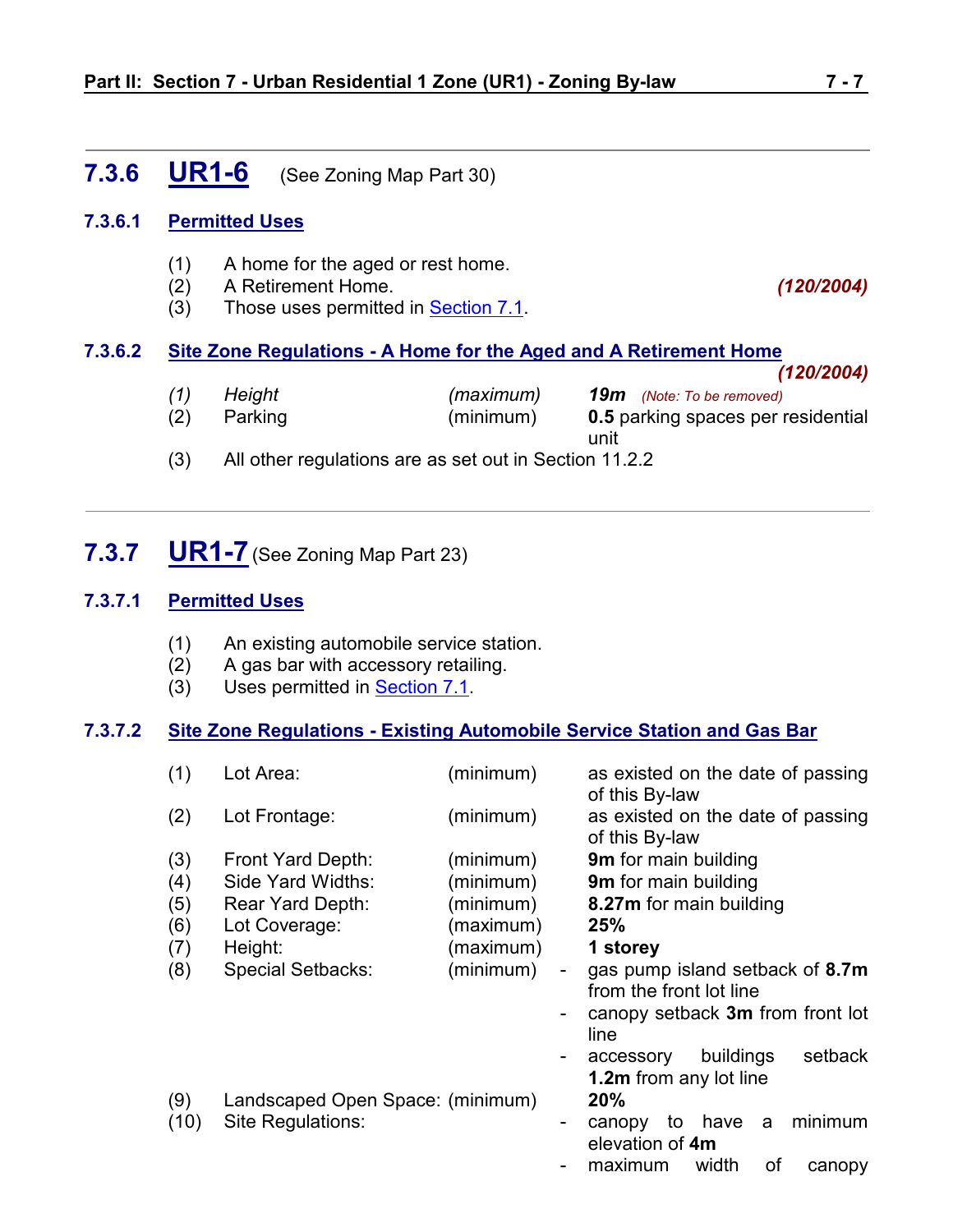supports to be **38cm** >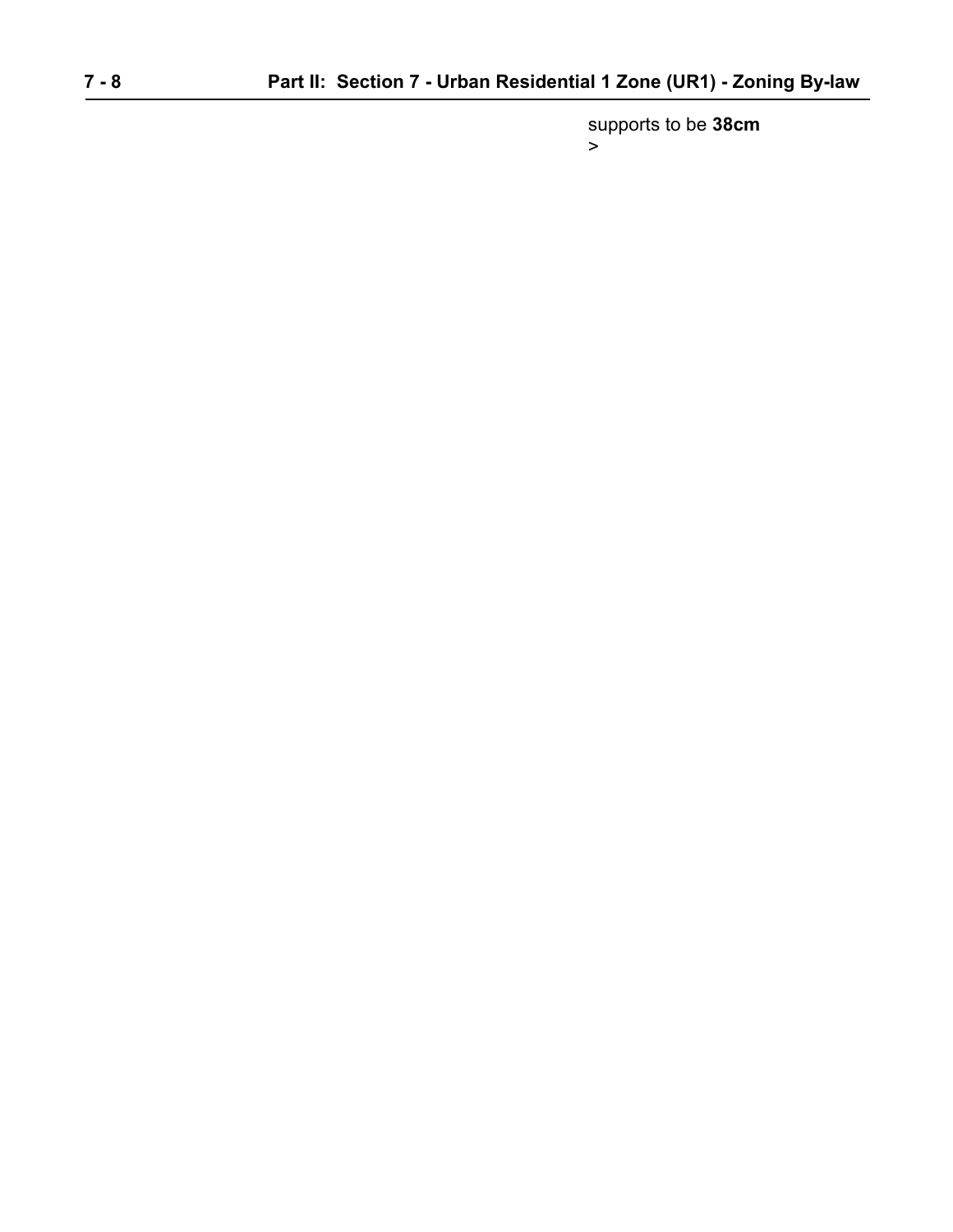- lighting to be directed away from adjacent residential properties

<span id="page-8-0"></span>**7.3.8 UR1-8** (See Zoning Map Part 14)

#### **7.3.8.1 Permitted Uses**

- (1) Accessory uses and buildings.
- (2) Single detached dwellings.

#### **7.3.8.2 Site Zone Regulations**

| (1) | Lot Area:               | (minimum) | 5,000m <sup>2</sup> |
|-----|-------------------------|-----------|---------------------|
| (2) | Lot Frontage:           | (minimum) | 60 <sub>m</sub>     |
| (3) | Front Yard Depth:       | (minimum) | 12 <sub>m</sub>     |
| (4) | Side Yards:             | (minimum) | 3m (each side)      |
| (5) | <b>Rear Yard Depth:</b> | (minimum) | 12m                 |
| (6) | Lot Coverage:           | (maximum) | 25%                 |
| (7) | Height                  | (maximum) | 10.5m               |
|     |                         |           |                     |

## <span id="page-8-1"></span>**7.3.9 UR1-9** (See Zoning Map Part 10)

#### **7.3.9.1 Site Zone Regulations**

- (1) Special Building Setback: **15.25m** minimum from the top-ofbank of Perch Creek [the said top-of-bank of Perch Creek being defined as the **178.9m** contour elevation (Canadian Geodetic Datum)]. (2) Special Building Opening Elevation:
	- i) no opening to any structure shall be constructed below the **180.8m** contour elevation; and
	- ii) no opening to any structure shall be constructed below the **181.0m** contour elevation (Canadian Geodetic Datum) for any structure south of the **180.8m** contour elevation (Canadian Geodetic Datum).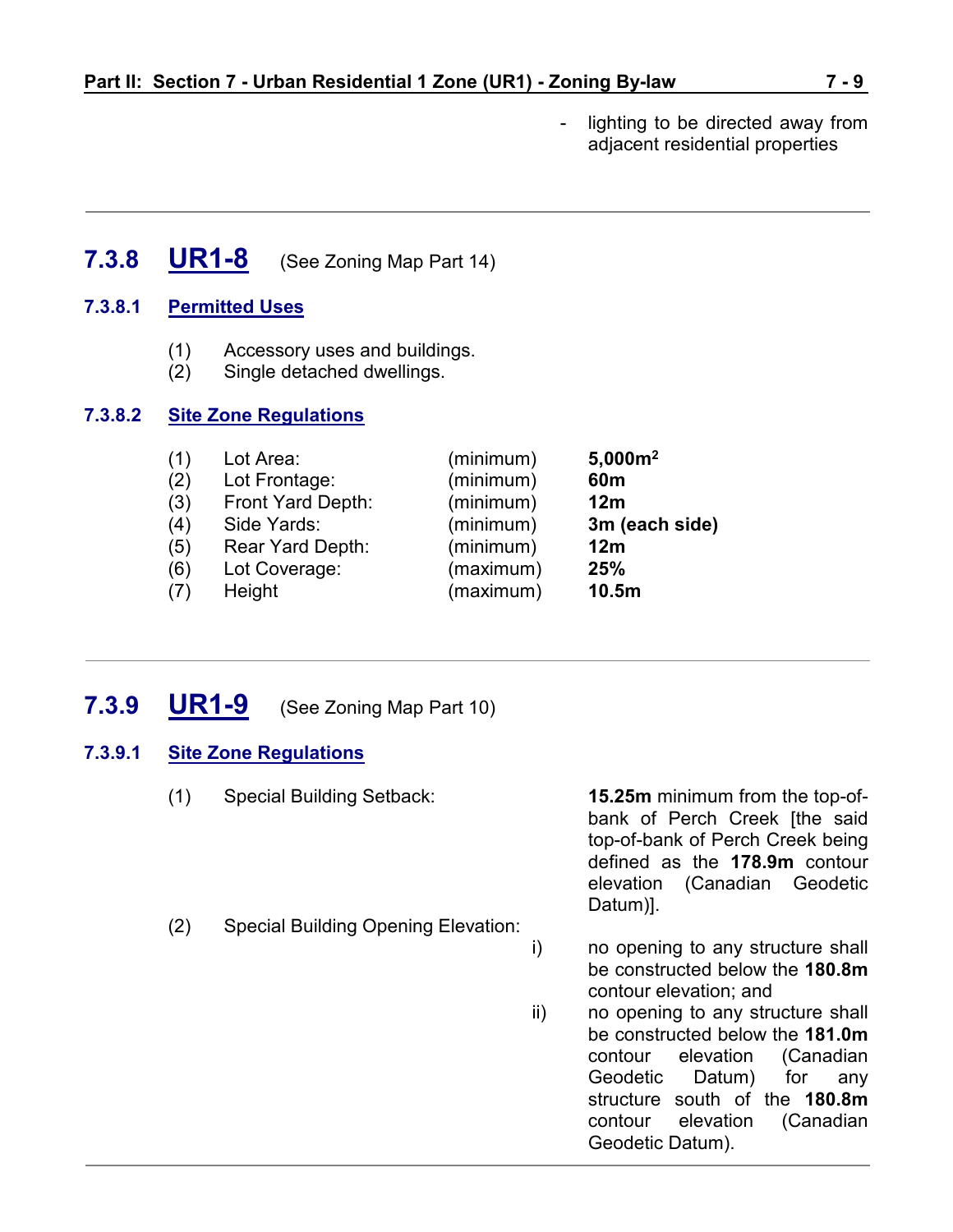# <span id="page-9-0"></span>**7.3.10 UR1-10** (See Zoning Map Part 10)

### **7.3.10.1 Site Zone Regulations**

| (1) | Front Yard Depth:                          | (minimum) | 4.5m, except that portion of a<br>dwelling<br>where<br>an<br>attached<br>garage has a vehicular entrance<br>which faces a street, in which<br>case, a minimum depth of 6m<br>shall be provided                                                                |
|-----|--------------------------------------------|-----------|---------------------------------------------------------------------------------------------------------------------------------------------------------------------------------------------------------------------------------------------------------------|
| (2) | Special Building Setbacks: (minimum)       |           | 15.25m from the top-of-bank of<br>$\overline{\phantom{a}}$<br>Cow Creek [(the said top-of-bank<br>being defined as the 178.9m<br>elevation<br>(Canadian<br>contour<br>Geodetic Datum)]<br><b>30m</b> from the top-of-bank of Lake<br>Huron                    |
| (3) | <b>Special Building Opening Elevation:</b> |           | no opening to any building or<br>structure shall<br>be constructed<br>181.05m<br>the<br>below<br>contour<br>(Canadian<br>Geodetic<br>elevation<br>Datum)<br>all new buildings within 75m of<br>Lake Huron shall<br>flood<br>be<br>proofed to 179.3m (Canadian |
| (4) | Special Lot Frontage:                      |           | Geodetic Datum)<br>Lots 36 and 39 of Registered<br>Plan No. 772, are permitted to<br>have minimum lot frontages of<br><b>6m</b> on Marion Avenue                                                                                                              |
| (5) | <b>Special Front Lot Lines:</b>            |           | the north lot line of Lots 36, 37,<br>38 and 39 of Registered Plan No.<br>772, shall be deemed to be the<br>front lot line                                                                                                                                    |
| (6) | Flankage Side Yard:                        | (minimum) | 3m, except where an attached<br>garage or carport has a vehicular<br>entrance which faces a flankage<br>street, the minimum flanking side<br>yard shall be 6m to the garage                                                                                   |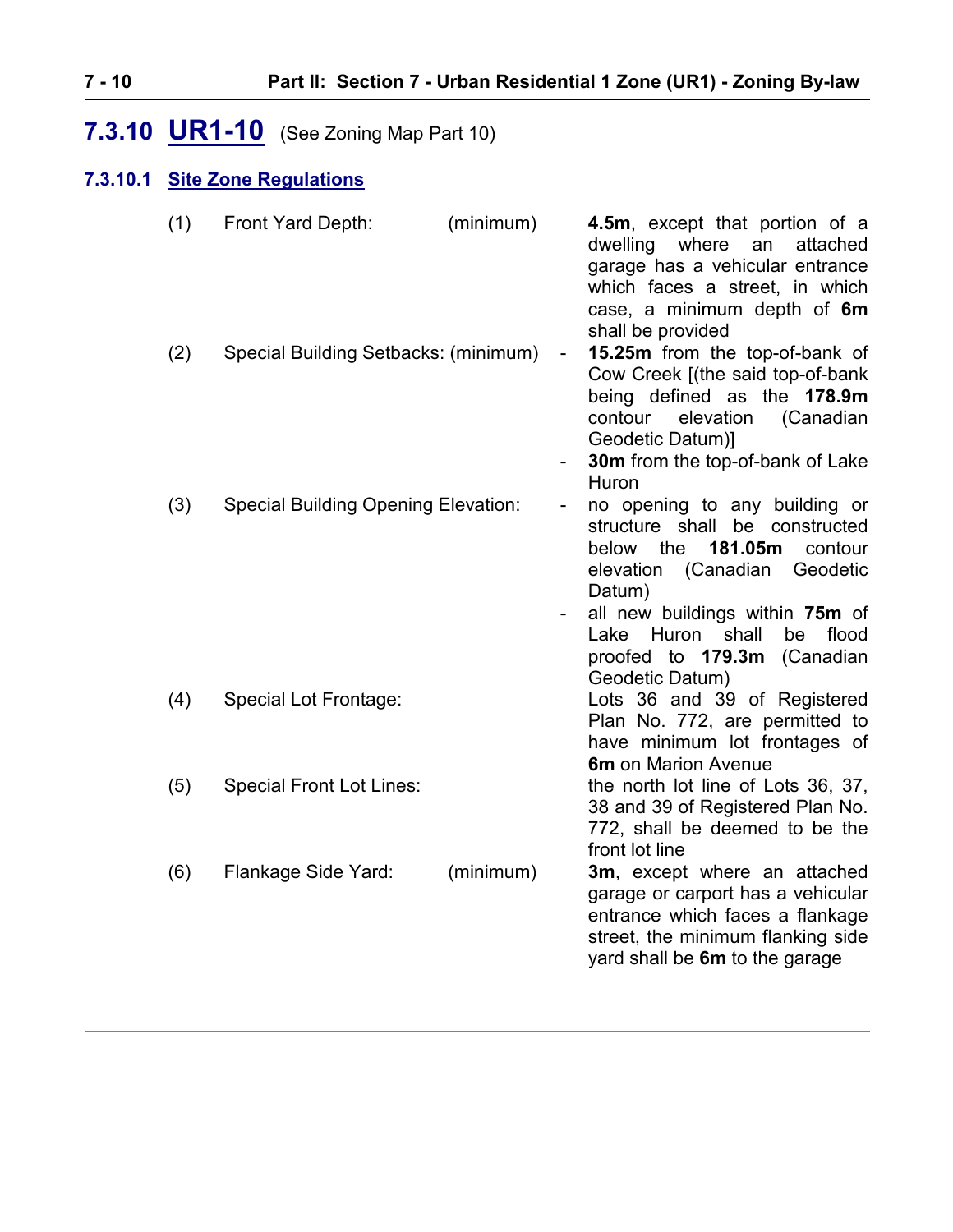# <span id="page-10-0"></span>**7.3.11 UR1-11** (See Zoning Map Part 10)

#### **7.3.11.1 Site Zone Regulations - Single Detached Dwellings**

(1) Special Building Setback: no dwelling shall be constructed within **15m** of land owned by the Ministry of Environment (2) Special Building Opening Elevation: no openings to any dwelling shall be constructed below the elevation of **179.91m** (Canadian Geodetic Datum) - such elevation representing the Regional Storm flood line for Cow Creek

# <span id="page-10-1"></span>**7.3.12 UR1-12** (See Zoning Map Part 5)

#### **7.3.12.1 Site Zone Regulations**

| (1) | Lot Area:     | (minimum) | 395m <sup>2</sup> |
|-----|---------------|-----------|-------------------|
| (2) | Lot Frontage: | (minimum) | 14 <sub>m</sub>   |

# <span id="page-10-2"></span>**7.3.13 UR1-13** (See Zoning Map Parts 15, 24, 50, 62 and 63)

#### **7.3.13.1 Permitted Uses**

- (1) Accessory uses and buildings.
- (2) Single detached dwellings.

#### **7.3.13.2 Site Zone Regulations**

#### **7.3.13.2.1 Single Detached Dwellings**

(1) Front Yard Depth: (minimum) **4.5m**, except that where an attached garage or carport has a vehicular entrance that faces a municipal street, a minimum

*(113/2006)*

depth of **6m** shall be provided by

the garage or carport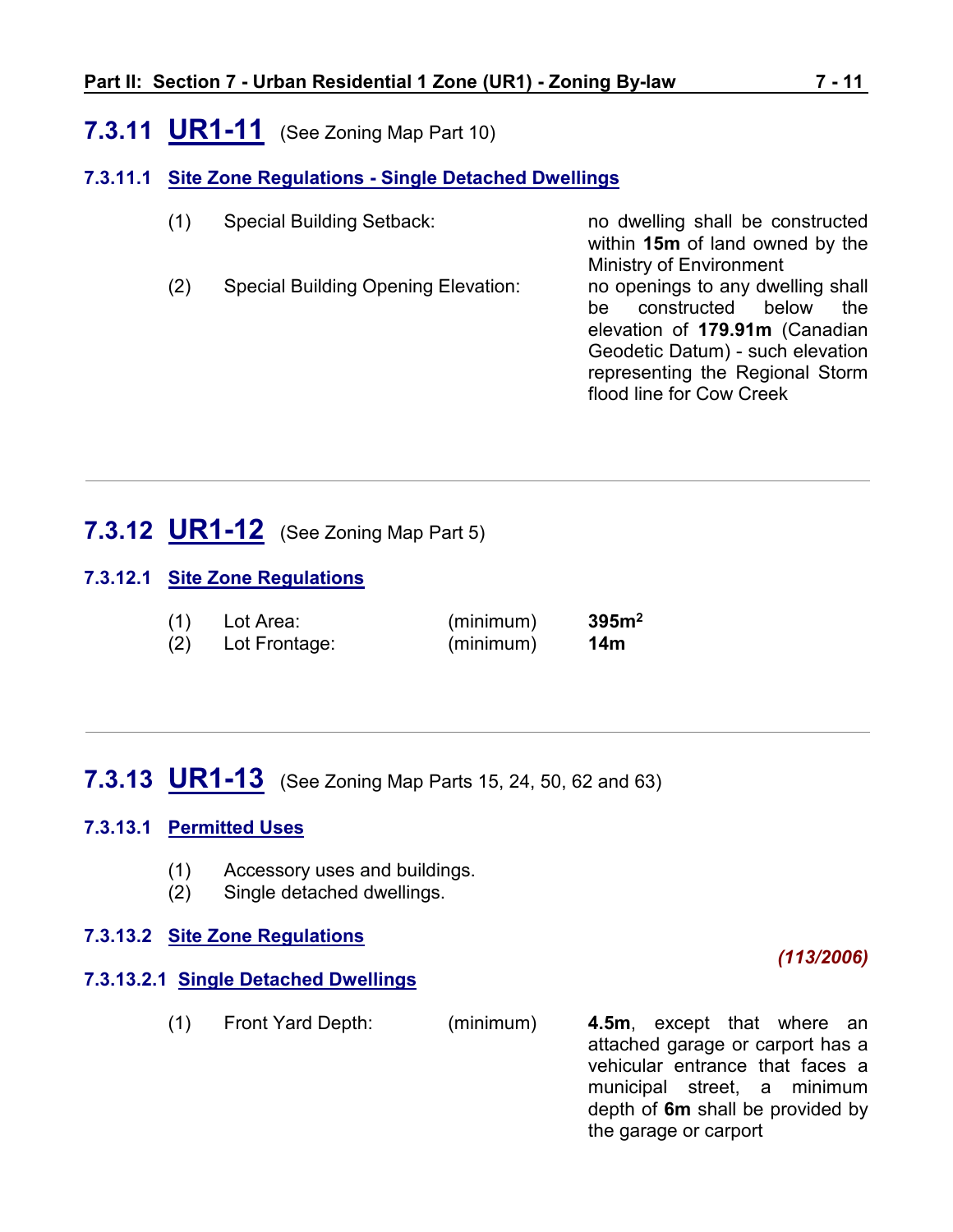| (2) | Side Yard Widths:           | (minimum) | <b>1.2m</b> on one side and <b>3m</b> on the<br>other side, except that where<br>there is an attached garage or<br>carport, the minimum side yard<br>width shall be 1.2m on each side |
|-----|-----------------------------|-----------|---------------------------------------------------------------------------------------------------------------------------------------------------------------------------------------|
| (3) | <b>Special Lot Frontage</b> | (minimum) | For those lands in Registered<br>Plan No. 25M-22 and<br>(Zoning Map Part 24),<br>the<br>minimum Lot Frontage shall be<br>12 <sub>m</sub>                                              |
| (4) | <b>Special Lot Area</b>     | (minimum) | For those lands in Registered<br>Plan No. 25M-22 and<br>$(24)$ ,<br>the<br>Мар<br>(Zoning<br>part<br>Lot Area<br>shall<br>be<br>minimum<br>400m <sup>2</sup>                          |
| (5) | All Other Regulations       | (minimum) | The regulations set out in Section<br>7.2.1 shall apply                                                                                                                               |

# <span id="page-11-0"></span>**7.3.14 UR1-14** (See Zoning Map Part 23)

#### **7.3.14.1 Permitted Uses**

- (1) A greenhouse used in connection with an existing legal non-conforming nursery/greenhouse operation located at **1018 Murphy Road**.
- (2) Uses permitted in **Section 7.1**.

#### **7.3.14.2 Site Zone Regulations - Greenhouse**

| (1)<br>(2)<br>(3)<br>(4)<br>(5) | South Side Yard Width:<br>North Side Yard Width:<br>Rear Yard Depth:<br>Height:<br><b>Special Restriction:</b> | (minimum)<br>(minimum)<br>(minimum)<br>(maximum) | 2.44m<br>0 <sub>m</sub><br>1.83m<br>4.5m<br>no exhaust fans associated with<br>the nursery/greenhouse shall be<br>located along the east, south and<br>side of<br>the<br>west<br>nursery<br>/greenhouse |
|---------------------------------|----------------------------------------------------------------------------------------------------------------|--------------------------------------------------|---------------------------------------------------------------------------------------------------------------------------------------------------------------------------------------------------------|
|                                 |                                                                                                                |                                                  |                                                                                                                                                                                                         |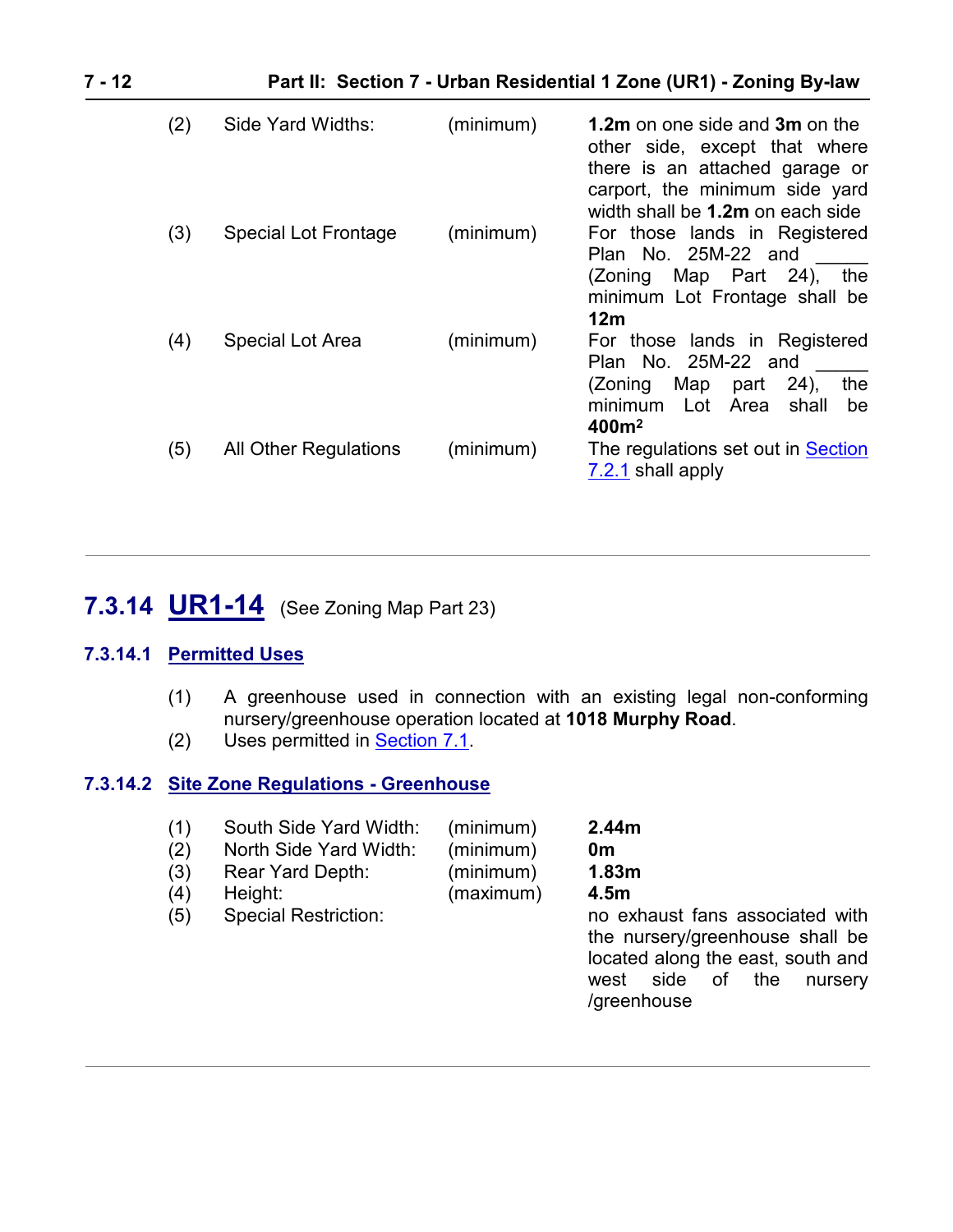# <span id="page-12-0"></span>**7.3.15 UR1-15** (See Zoning Map Part 63)

#### **7.3.15.1 Permitted Uses**

- (1) Accessory uses and buildings.
- (2) Single detached dwellings.

#### **7.3.15.2 Site Zone Regulations**

| (1) | Lot Area:     | (minimum) | <b>30m</b> X frontage of lot |
|-----|---------------|-----------|------------------------------|
| (2) | Tot Frontage: | (minimum) | 11m                          |

(2) Lot Frontage: (minimum) **11m** (3) Front Yard Depth: (minimum) **4.5m**, except that where an

attached garage or carport has a vehicular entrance which faces a municipal street, the minimum depth shall be **6m** for the garage or carport

- (4) Side Yard Widths: (minimum)
	- (a) For lots with frontages less than **13.5m**:
		- **1.2m** one side, **0.6m** the other side; or **1.6m** one side and no minimum on the other side provided no doors, windows or other openings are provided on that side of the building, all drainage from the building is directed onto the lot by eaves troughs and down spouts and the owner grants a private maintenance easement for the entire length of the property having a width of not less than **1.2m**, which shall:
		- i) be registered against the title of the lot proposed for development and the adjacent site; and
		- ii) include a **0.6m** eave and footing encroachment agreement
	- (b) For lots with frontages greater than **13.5m**:
		- **1.2m** one side, **3m** the other side, however where there is an attached garage or carport, the minimum side yard shall be **1.2m** on each side

| (5) | Parking:                   | (minimum) | for lots with frontages of less than |
|-----|----------------------------|-----------|--------------------------------------|
|     |                            |           | <b>13.5m,</b> one private attached   |
|     |                            |           | garage per dwelling                  |
| (6) | <b>Separation Distance</b> |           |                                      |
|     | Between Dwellings:         | (minimum) | 1.2 <sub>m</sub>                     |
|     |                            |           |                                      |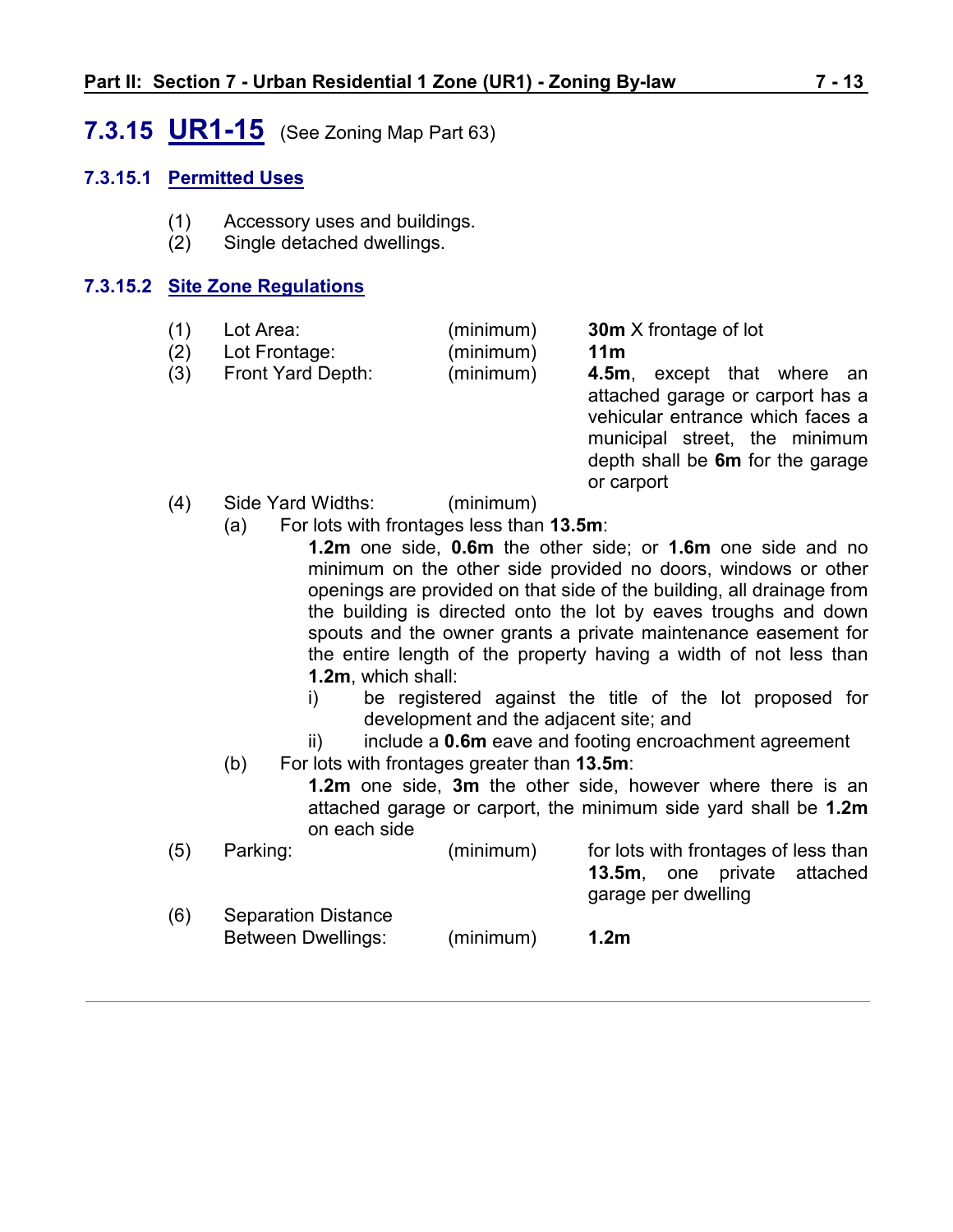# <span id="page-13-0"></span>**7.3.16 UR1-16** (See Zoning Map Part 9)

#### **7.3.16.1 Permitted Uses**

- (1) Accessory uses and buildings.
- (2) Single detached dwellings.

#### **7.3.16.2 Site Zone Regulations**

| (1)<br>(2)<br>(3) | Lot Area:<br>Lot Frontage:<br>Front Yard Depth: | (minimum)<br>(minimum)<br>(minimum) | 370 <sup>m²</sup><br>12m<br>4.5m, except that where an<br>attached garage or carport has a<br>vehicular entrance that faces a<br>municipal street, the minimum<br>depth shall be 6m for the garage<br>or carport |
|-------------------|-------------------------------------------------|-------------------------------------|------------------------------------------------------------------------------------------------------------------------------------------------------------------------------------------------------------------|
| (4)               | Side Yard Widths:                               | (minimum)                           | <b>1.2m</b> on one side and <b>3m</b> on the<br>other side, except that where the<br>dwelling has an attached garage<br>or carport, the minimum side yard<br>widths shall be 1.2m on each<br>side                |
| (5)               | <b>All Other Regulations:</b>                   |                                     | the regulations set out in Section<br>7.2.1 shall apply                                                                                                                                                          |

# <span id="page-13-1"></span>**7.3.17 UR1-17** (See Zoning Map Part 12)

### **7.3.17.1 Permitted Uses**

(1) Uses permitted in [Section 7.1](#page-0-0).

#### **7.3.17.2 Site Zone Regulations - Group Home**

- 
- 
- 
- 

(1) Occupants: the group home is occupied by not more than **12** persons over the age of **16** years, other than supervisory personnel (2) Fencing and Landscaping: the existing fencing and landscaped open space shall be maintained

- (3) Setbacks: the existing front, side and rear yard setbacks shall be maintained
- (4) Supervisors: no more than **2** supervisory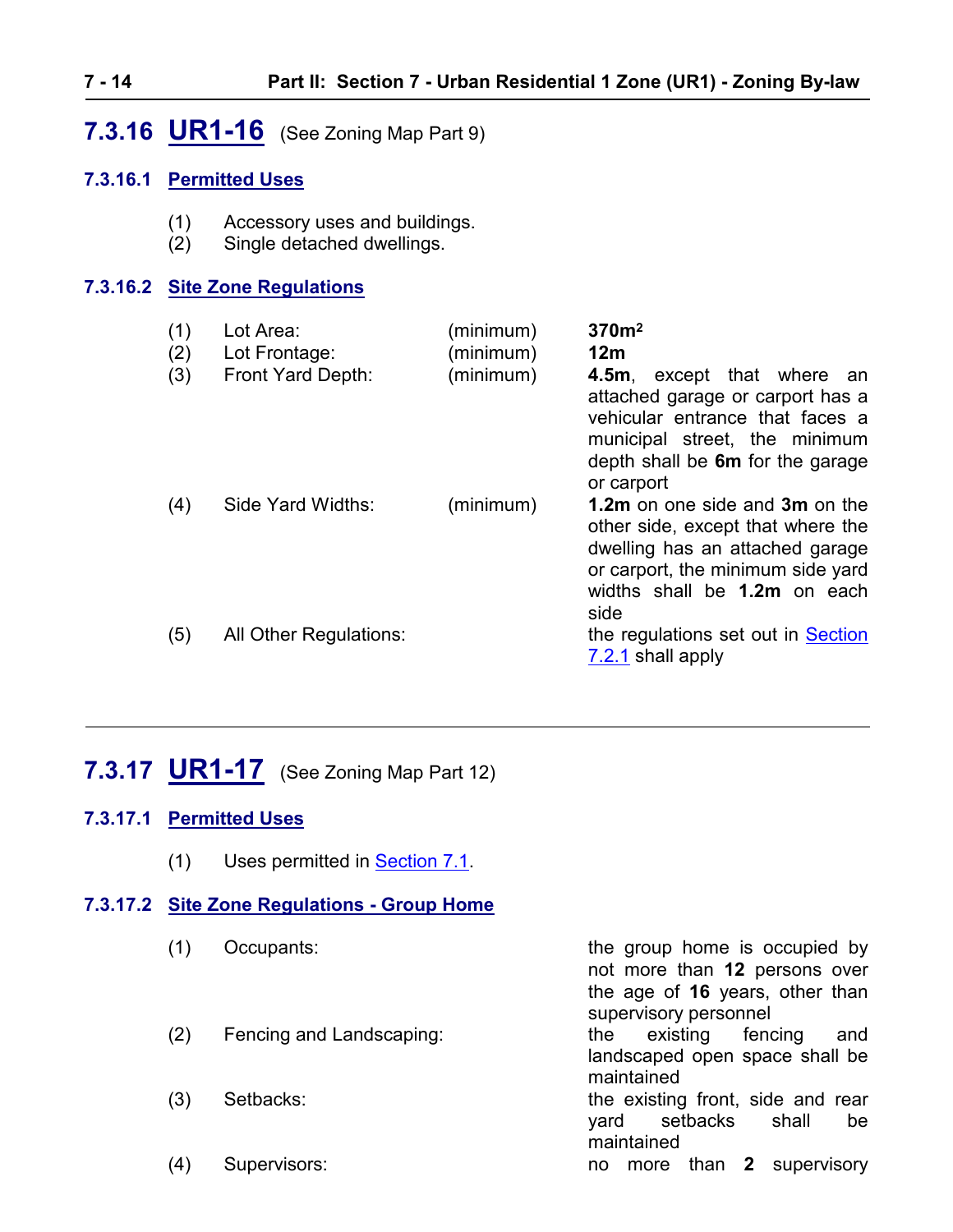personnel shall reside on a continuing basis in the group home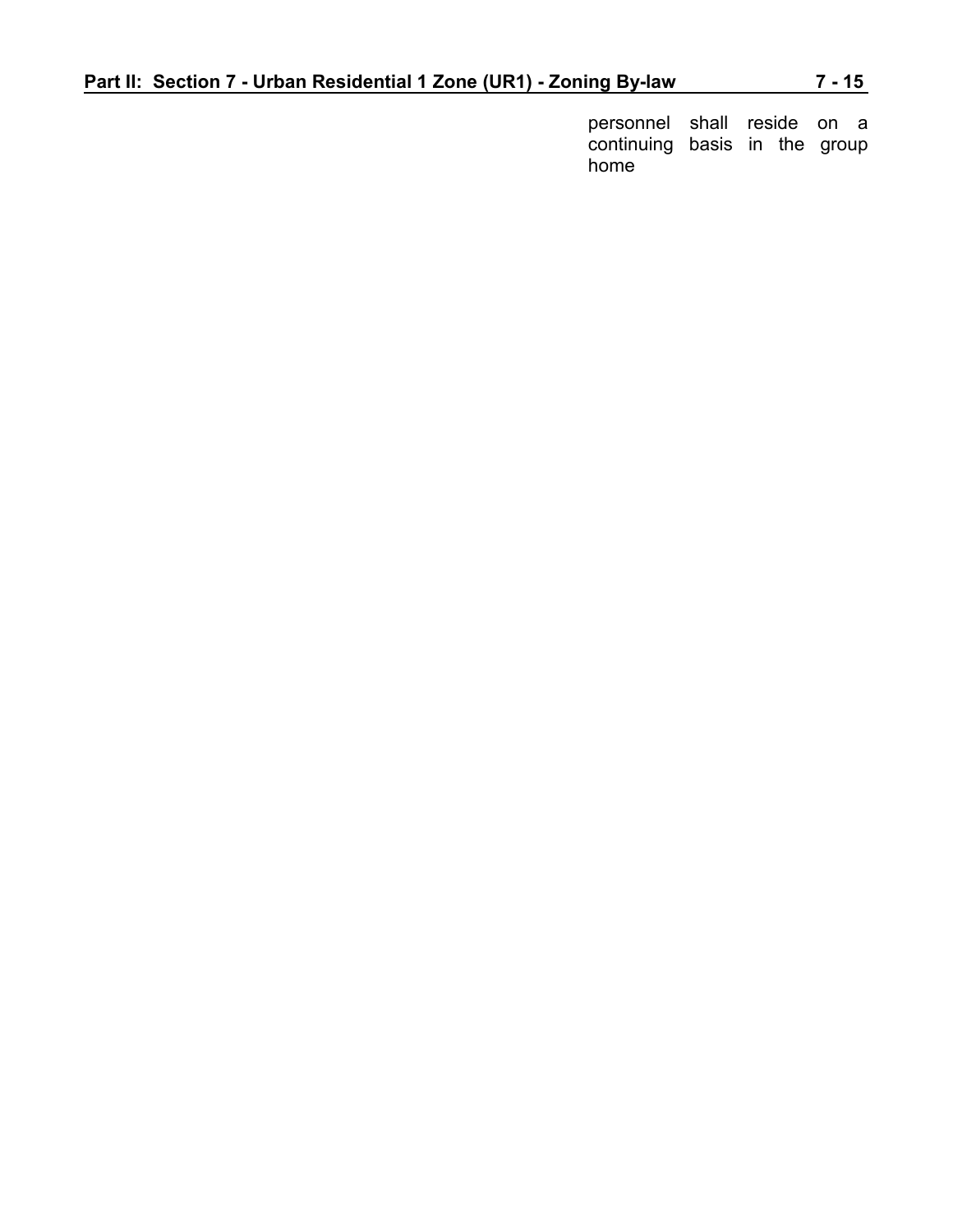| (5) | Signs:   | no sign identifying the use of the<br>group home shall be displayed<br>on the said lands                                                                                          |
|-----|----------|-----------------------------------------------------------------------------------------------------------------------------------------------------------------------------------|
| (6) | Parking: | there shall be available for use in<br>conjunction with the group home<br>a minimum of 5 parking spaces<br>to be located on the property<br>immediately adjoining to the<br>south |

## <span id="page-15-2"></span>**7.3.18 UR1-18** (See Zoning Map Part 11)

#### **7.3.18.1 Permitted Uses**

(1) Parking for the restaurant located on the adjacent property at **1150 North Christina Street**, Sarnia, provided that such parking use shall continue only for as long as the property at **1150 North Christina Street** continues to be used for restaurant purposes.

## <span id="page-15-0"></span>**7.3.19 UR1-19** (See Zoning Map Part 4)

#### **7.3.19.1 Site Zone Regulations - Residential**

(1) Lot Area: (minimum) **740m<sup>2</sup>** 740m<sup>2</sup> (2) Lot Frontage: (minimum) **20m** (3) All Other Regulations: the regulations set out in Section [7.2.1](#page-0-1) shall apply

# <span id="page-15-1"></span>**7.3.20 UR1-20** (See Zoning Map Part 2)

#### **7.3.20.1 Permitted Uses**

- (1) Existing converted dwelling (2 units).
- (2) Uses permitted in Section 7.1.

#### **7.3.20.2 Site Zone Regulations - Existing Converted Dwelling**

(1) Lot Frontage: (minimum) **15.3m**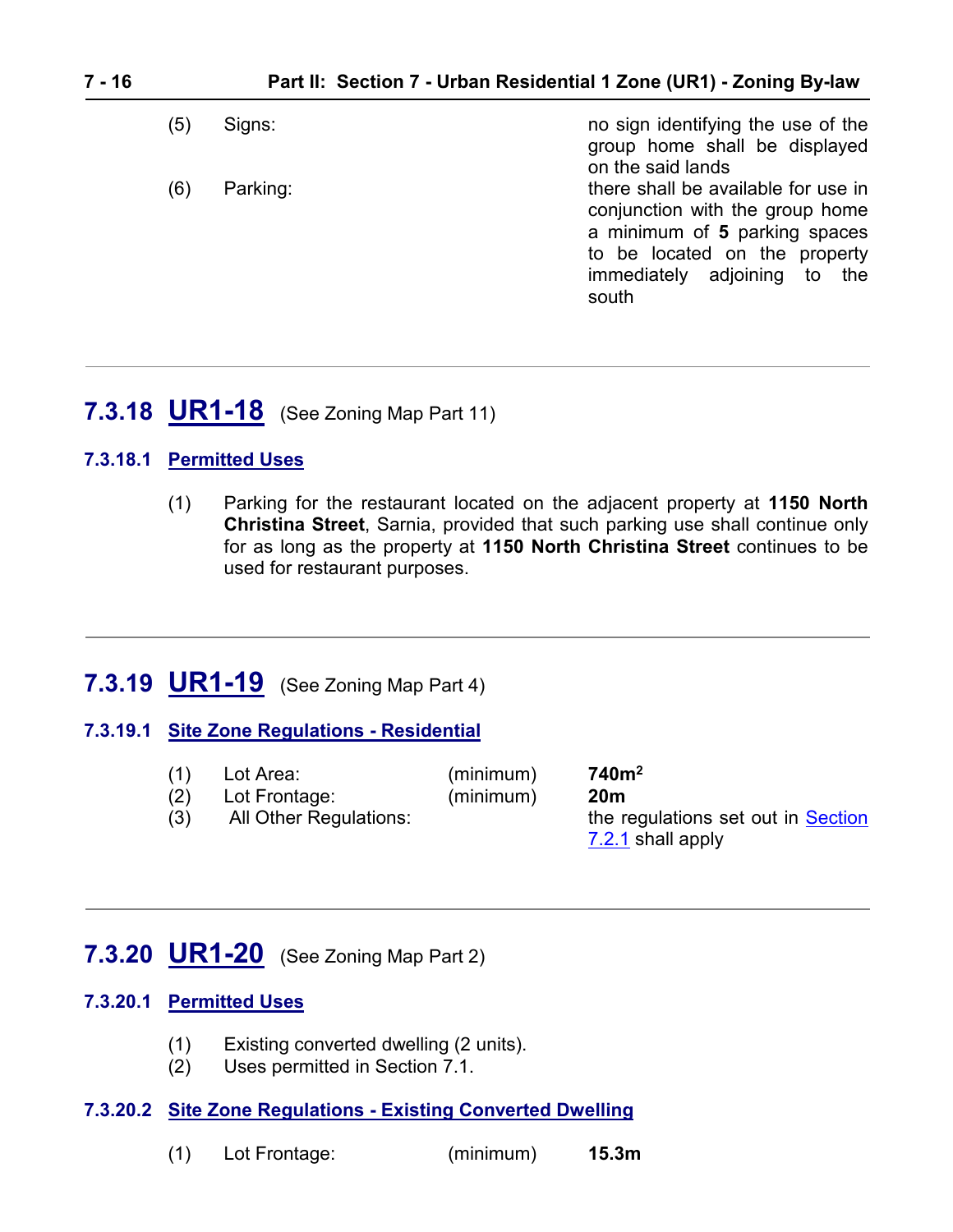|  | Setbacks: | (minimum) | the following minimum setbacks |
|--|-----------|-----------|--------------------------------|
|  |           |           |                                |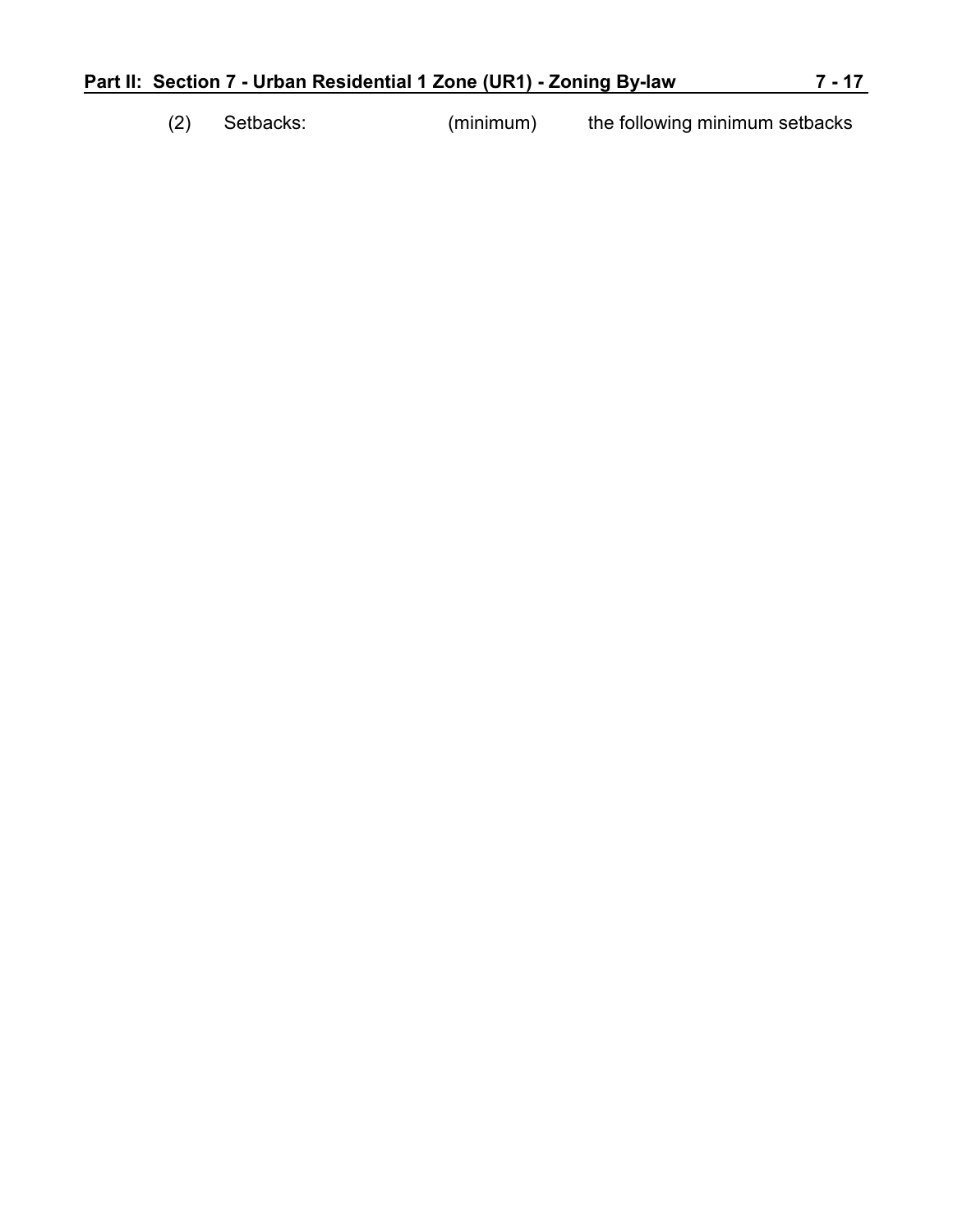| (3) | Parking: | shall be maintained:<br>11.2m west side yard<br>24.7m rear yard<br>.06m north side yard<br>4.2m south side yard<br>parking shall be provided on the<br>(minimum)<br>lot at the ratio of 1 parking space<br>per unit |
|-----|----------|---------------------------------------------------------------------------------------------------------------------------------------------------------------------------------------------------------------------|
|     |          |                                                                                                                                                                                                                     |

# <span id="page-17-0"></span>**7.3.21 UR1-21** (See Zoning Map Part 28)

### **7.3.21.1 Permitted Uses**

(1) Existing converted dwelling (2 units).

### **7.3.21.2 Site Zone Regulations - Existing Converted Dwelling**

| (1) | Lot Area:                   | (minimum) | 505 <sup>2</sup>                               |
|-----|-----------------------------|-----------|------------------------------------------------|
| (2) | Lot Frontage:               | (minimum) | 13.7 <sub>m</sub>                              |
| (3) | <b>Special Restriction:</b> | (minimum) | the existing dwelling shall not be<br>enlarged |

# <span id="page-17-1"></span>**7.3.22 UR1-22** (See Zoning Map Part 55)

#### **7.3.22.1 Permitted Uses**

(1) A single detached dwelling allowing up to **4** boarders.

### **7.3.22.2 Site Zone Regulations**

|     | Definition:                      |           | a boarder means a person who is<br>accommodated for gain in a room<br>without separate cooking and<br>washroom facilities for a period of<br>not less than 1 week |
|-----|----------------------------------|-----------|-------------------------------------------------------------------------------------------------------------------------------------------------------------------|
| (2) | <b>Parking Spaces:</b>           | (minimum) | the number provided on the date<br>of the passing of this By-law                                                                                                  |
| (3) | Landscaped Open Space: (minimum) |           | as existed on the date of the<br>passing of this By-law                                                                                                           |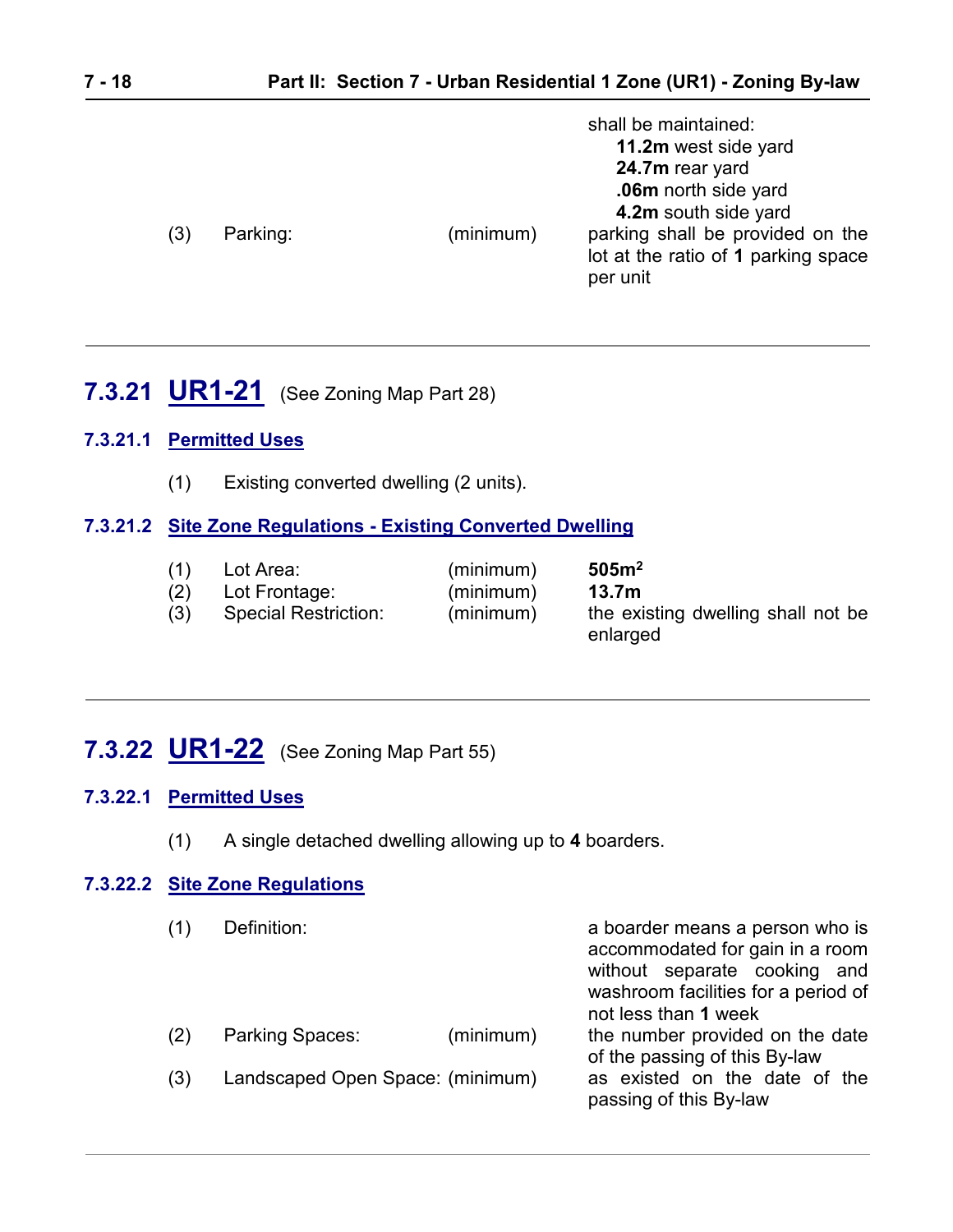# <span id="page-18-0"></span>**7.3.23 UR1-23** (See Zoning Map Part 3)

#### **7.3.23.1 Permitted Uses**

(1) Semi-detached dwelling linked below grade.

#### **7.3.23.2 Site Zone Regulations - Semi-Detached Dwelling**

(1) Side Yard Widths: (minimum) **1.5m** each side (2) Separation Distance Between Dwelling Units: (minimum) **1.42m**

## <span id="page-18-1"></span>**7.3.24 UR1-24** (See Zoning Map Part 4)

**7.3.24.1 Site Zone Regulations - Home Occupation (Photography Studio)**

|     | Floor Area: | (maximum) | a maximum of 19m <sup>2</sup> of the main<br>level and the basement area of<br>the dwelling be permitted to be<br>used for the purpose of a<br>photography studio, which is a<br>home occupation                                                                                  |
|-----|-------------|-----------|-----------------------------------------------------------------------------------------------------------------------------------------------------------------------------------------------------------------------------------------------------------------------------------|
| (2) | Sign:       |           | a sign containing only the name<br>of the photography studio and the<br>address of the lands be permitted<br>on the subject lands, with such<br>residential<br>being<br>sign<br><sub>In</sub><br>character, not exceeding 0.75m <sup>2</sup><br>in area and being non-illuminated |

## <span id="page-18-2"></span>**7.3.25 UR1-25** (See Zoning Map Part 12)

#### **7.3.25.1 Permitted Uses**

(1) Existing converted dwelling (**3** dwelling units).

#### **7.3.25.2 Site Zone Regulations - Existing Converted Dwelling**

- 
- (1) Parking:  $\qquad \qquad$  the required parking may be provided in tandem in the driveway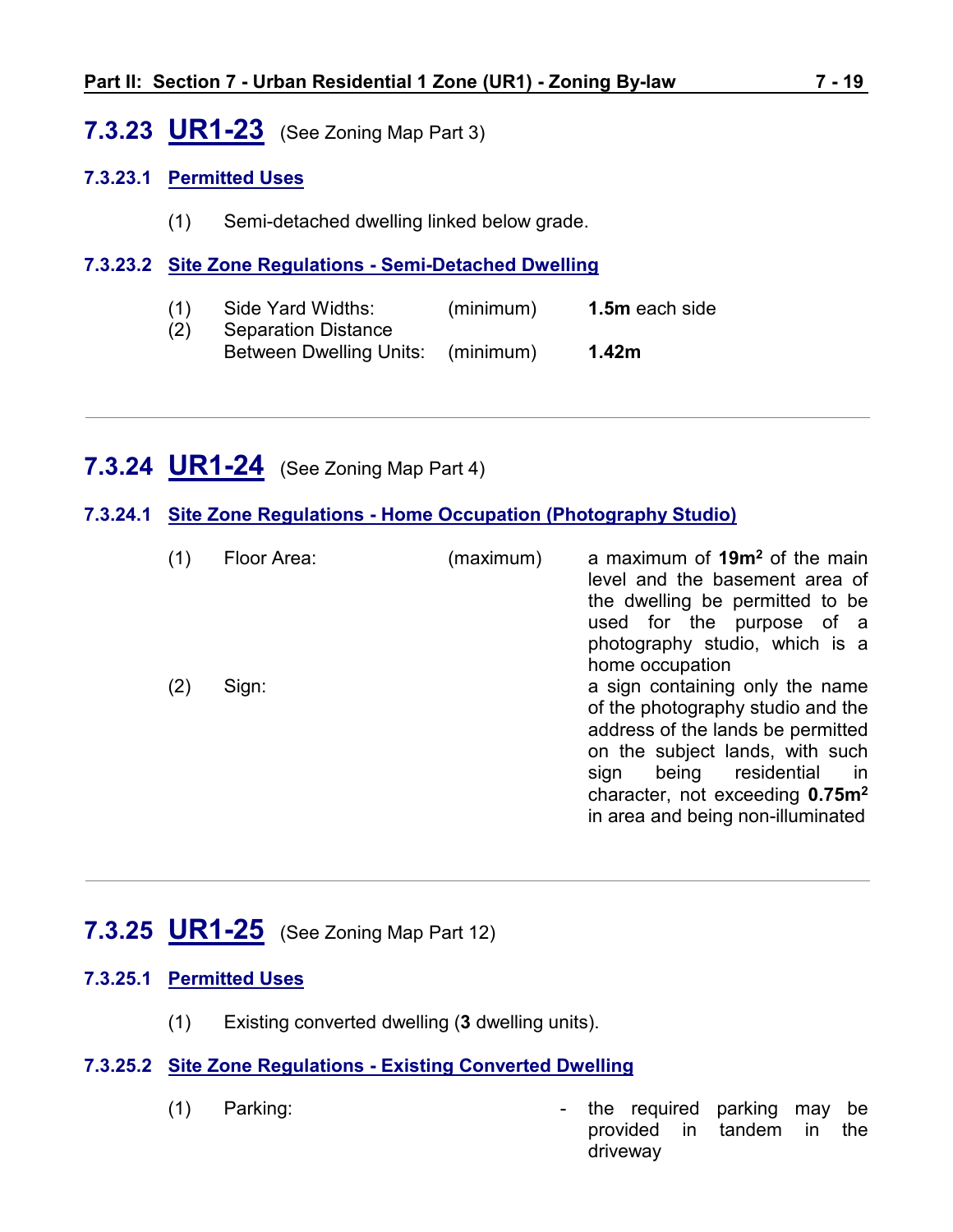|     |                        | - no parking spaces or driveway<br>shall be permitted to be located<br>in that area of the lot directly in |
|-----|------------------------|------------------------------------------------------------------------------------------------------------|
|     |                        | front of the dwelling<br>and                                                                               |
|     |                        | extending to the front lot line,<br>except that parking is permitted in                                    |
|     |                        | front of the vehicular entrance to                                                                         |
|     |                        | a garage or carport or parking in                                                                          |
|     |                        | the side yard                                                                                              |
| (2) | All Other Regulations: | the regulations set out in Section                                                                         |
|     |                        | 7.2.1 shall apply                                                                                          |

# <span id="page-19-0"></span>**7.3.26 UR1-26** (See Zoning Map Part 45)

#### **7.3.26.1 Permitted Uses**

(1) Apartment dwelling containing up to **5** dwelling units. *(89/2005)*

#### **7.3.26.2 Site Zone Regulations - Apartment Dwelling**

| (1) | Lot Area:                        | (minimum) | 750m <sup>2</sup>                                   |
|-----|----------------------------------|-----------|-----------------------------------------------------|
| (2) | Lot Frontage:                    | (minimum) | 20 <sub>m</sub>                                     |
| (3) | Front Yard Depth:                | (minimum) | 9m                                                  |
| (4) | Side Yard Widths:                | (minimum) | 5 <sub>m</sub>                                      |
| (5) | Rear Yard Depth:                 | (minimum) | 7.5 <sub>m</sub>                                    |
| (6) | Lot Coverage:                    | (maximum) | 35%                                                 |
| (7) | Height:                          | (maximum) | as existed on the date of passing<br>of this By-law |
| (8) | Landscaped Open Space: (minimum) |           | 40%                                                 |

## <span id="page-19-1"></span>**7.3.27 UR1-27** (See Zoning Map Part 43)

#### **7.3.27.1 Permitted Uses**

(1) Place of Worship, school and parking only.

#### **7.3.27.2 Site Zone Regulations**

(1) Parking Lot Setbacks: (minimum) the parking lots located at the

north west and south west intersection of Mitton and Maria Streets shall be setback a minimum of **1.5m** from all residential property lines - the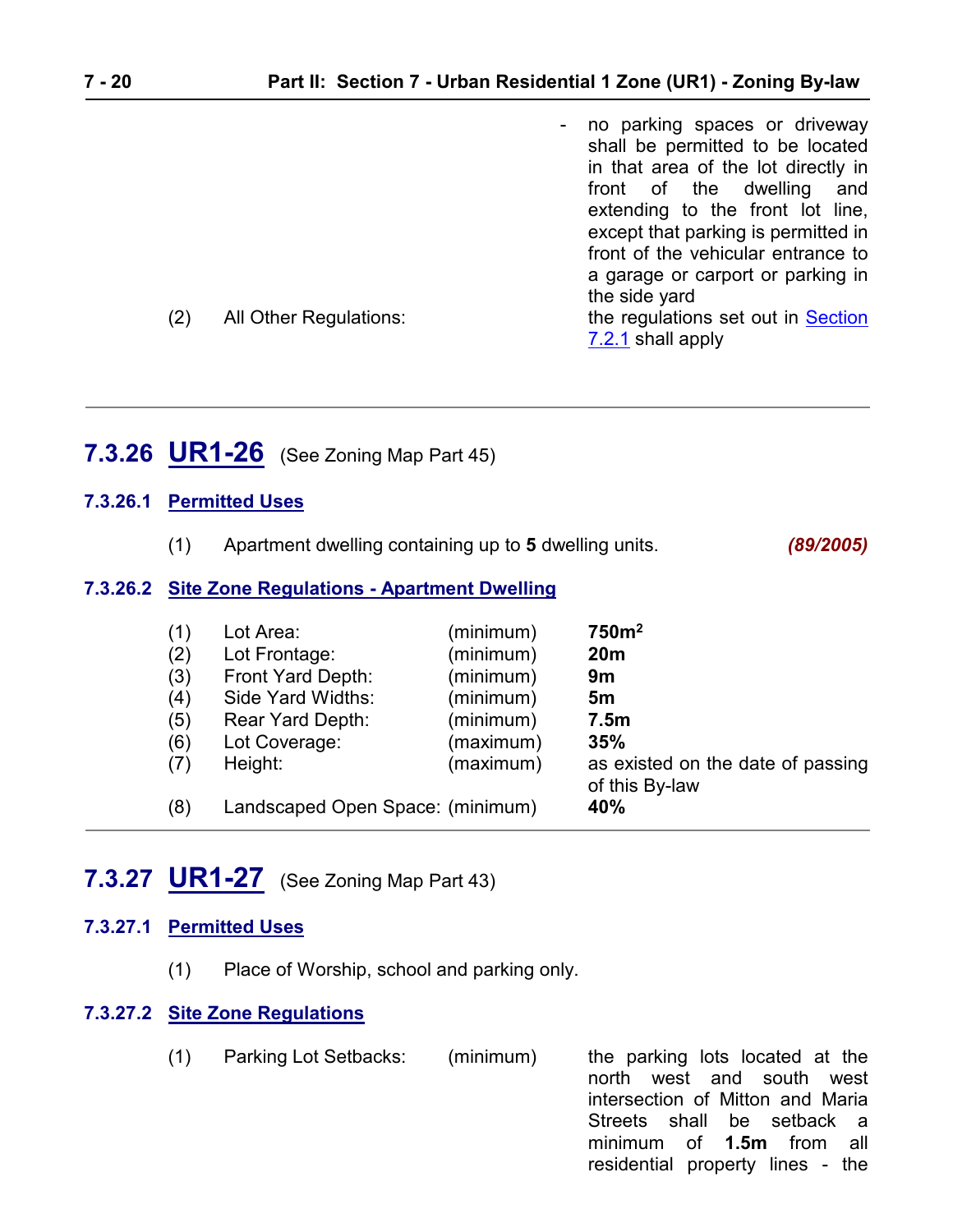setbacks for the parking areas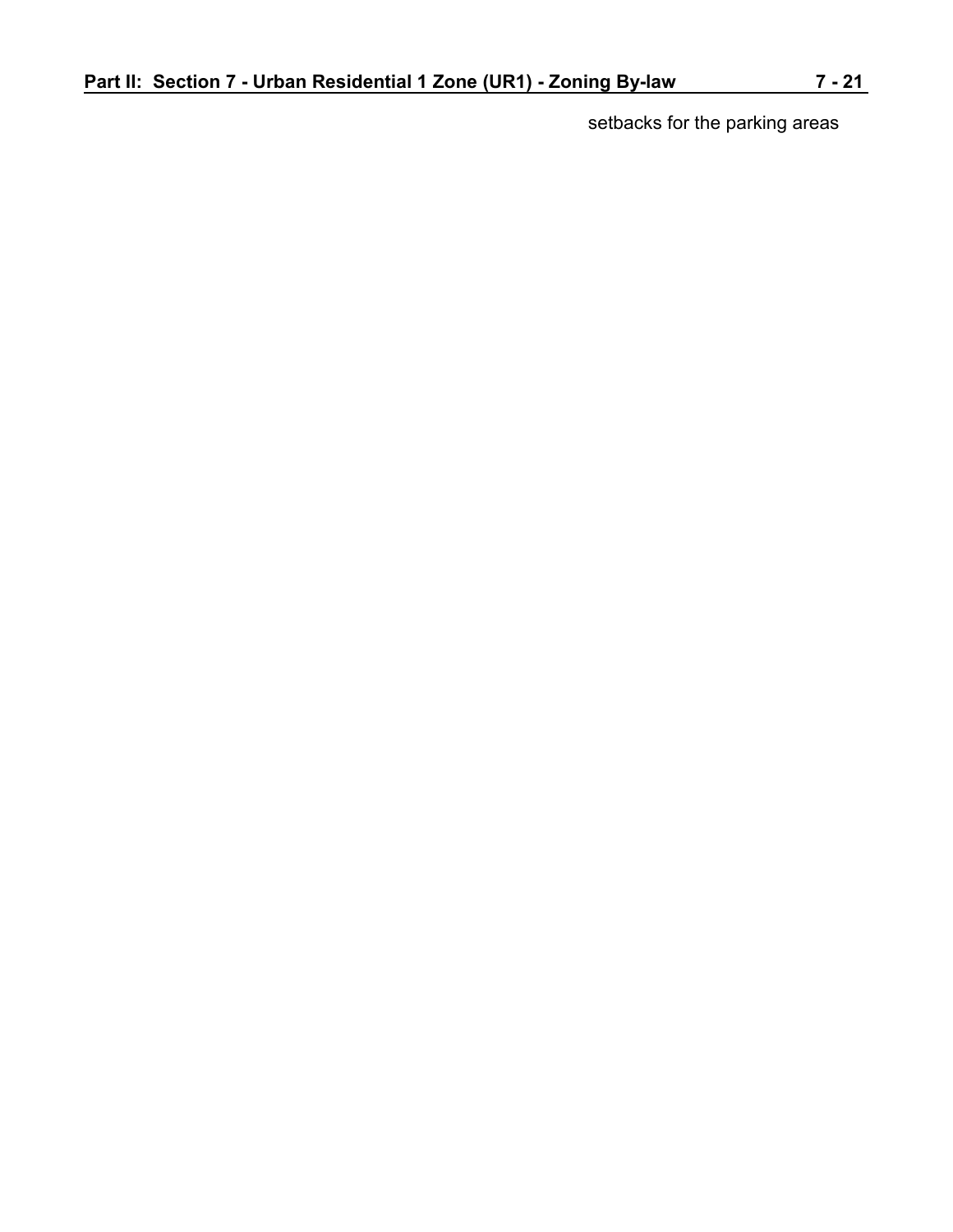|     |                                    |           | shall<br>maintained<br>be<br>as<br>landscaped buffer strips                                                                                                                                               |
|-----|------------------------------------|-----------|-----------------------------------------------------------------------------------------------------------------------------------------------------------------------------------------------------------|
| (2) | Parking Spaces:                    | (minimum) | a minimum of 56 parking spaces<br>shall be provided for the Place of<br>Worship and school uses of<br>which a minimum of 18 spaces<br>shall be provided on the building<br>site                           |
| (3) | Lot Coverage:                      | (maximum) | the maximum lot coverage of all<br>buildings shall not exceed 56% of<br>the lot located at the south east<br>of Mitton<br>Maria<br>and<br>corner<br><b>Streets</b>                                        |
| (4) | Side Yard Width:                   | (minimum) | minimum<br>south<br>side yard<br>а<br>4.8m<br>shall<br>setback<br>0f<br>be<br>provided on the lot located at the<br>south east corner of Mitton and<br><b>Maria Streets</b>                               |
| (5) | Landscaped Buffer Strip: (minimum) |           | a minimum landscaped buffer<br>strip of 7.6m shall be maintained<br>along the east side of the existing<br>building for a distance of 43m<br>southerly from the property line<br>adjacent to Maria Street |
| (6) | Parking for 168 Essex Street:      |           | the parking lot located adjacent<br>to Essex Street may be used to<br>provide parking for the medical<br>clinic at 168 Essex Street                                                                       |

# <span id="page-21-0"></span>**7.3.28 UR1-28** (See Zoning Map Part 14)

#### **7.3.28.1 Permitted Uses**

- (1) Accessory uses and buildings.
- (2) Single detached dwellings.

#### **7.3.28.2 Site Zone Regulations**

| (1) | <b>Front Yard Depth:</b> | (minimum) | 42m |
|-----|--------------------------|-----------|-----|
| (2) | Lot Frontage:            | (minimum) | 7m  |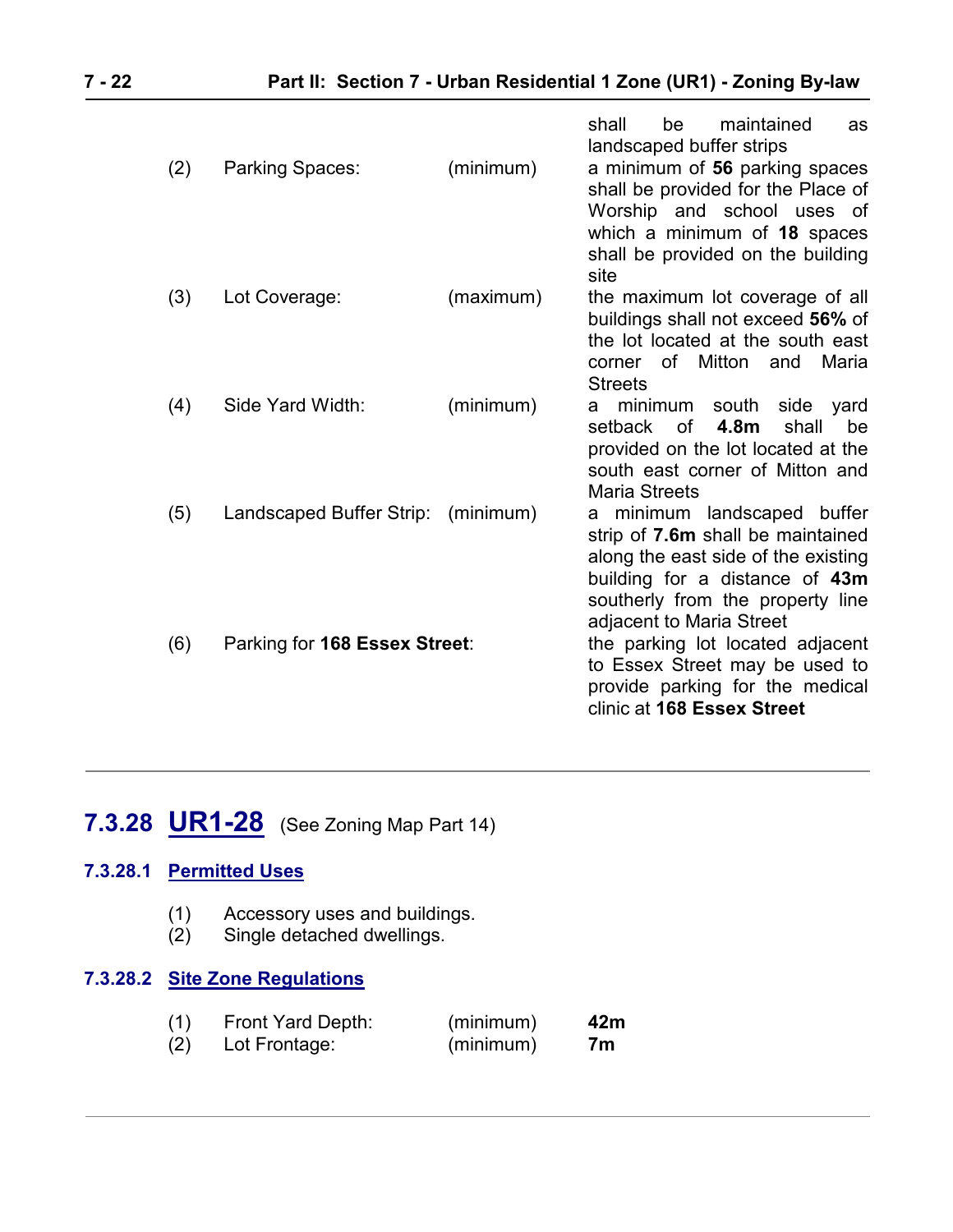# <span id="page-22-0"></span>**7.3.29 UR1-29** (See Zoning Map Part 44)

#### **7.3.29.1 Permitted Uses**

(1) A physician's office and **1** dwelling unit.

#### **7.3.29.2 Site Zone Regulations**

| (1) | Uses and Floor Area<br><b>Restrictions:</b> |           | the physician's office shall be for<br>the use of only 1 physician, such<br>office to be limited to the ground<br>floor of the building and not to |
|-----|---------------------------------------------|-----------|----------------------------------------------------------------------------------------------------------------------------------------------------|
| (2) | <b>Parking Spaces:</b>                      | (minimum) | exceed a maximum gross floor<br>area of 112m <sup>2</sup><br>a minimum of 10 parking spaces<br>shall be provided on the site                       |

# <span id="page-22-1"></span>**7.3.30 UR1-30** (See Zoning Map Part 8)

#### **7.3.30.1 Permitted Uses**

- (1) Accessory uses and buildings.
- (2) A Place of Worship.

#### **7.3.30.2 Site Zone Regulations**

| (1) | Lot Area:               | (minimum) | 1 ha             |
|-----|-------------------------|-----------|------------------|
| (2) | Lot Frontage:           | (minimum) | 150m             |
| (3) | Front Yard Depth:       | (minimum) | 7.5 <sub>m</sub> |
| (4) | Side Yard Widths:       | (minimum) | 18m (each side)  |
| (5) | <b>Rear Yard Depth:</b> | (minimum) | 19.5m            |
| (6) | Height:                 | (maximum) | 13.5m            |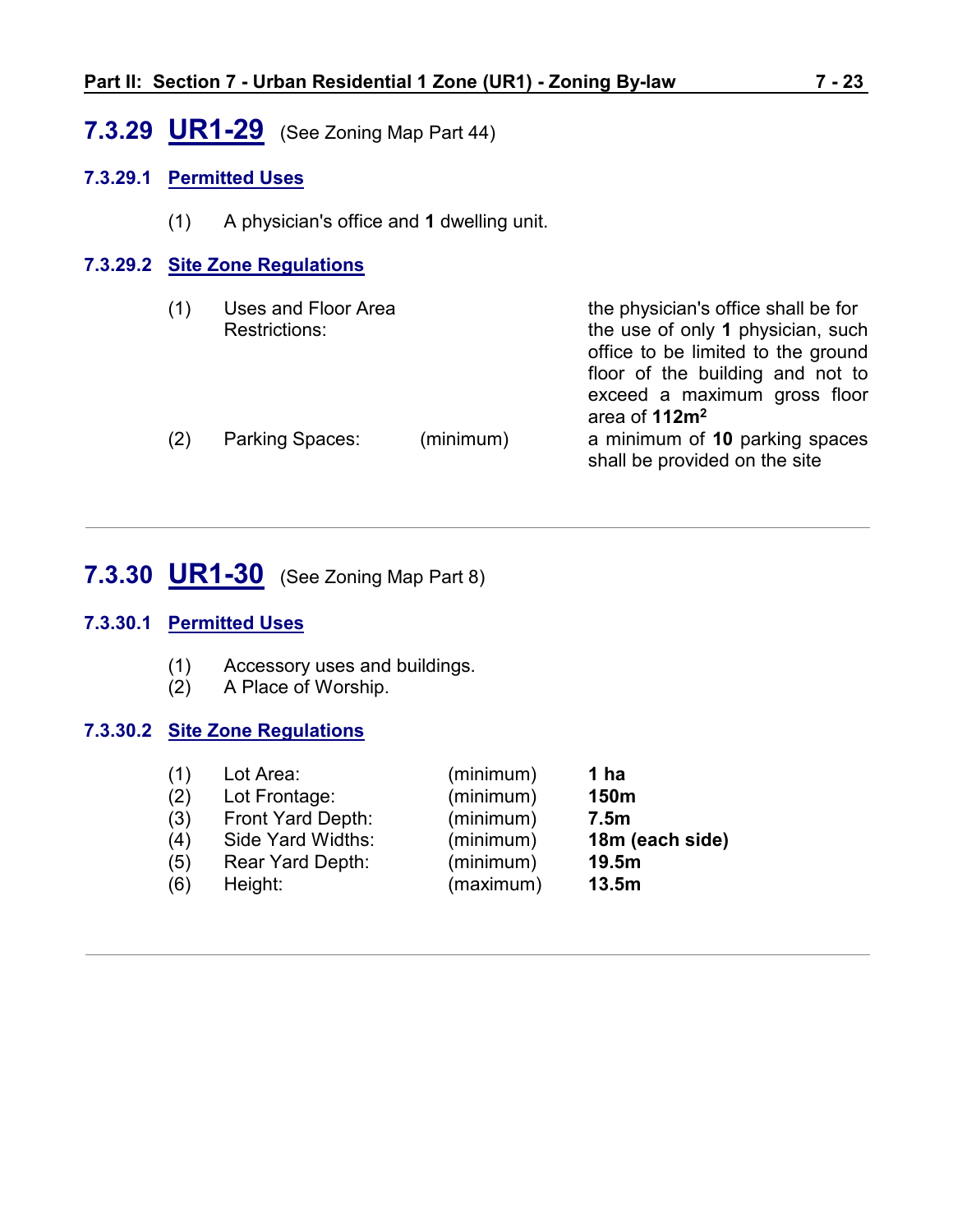# <span id="page-23-0"></span>**7.3.31 UR1-31** (See Zoning Map Part 47)

#### **7.3.31.1 Permitted Uses**

- (1) Accessory uses and buildings.
- (2) A Place of Worship.

#### **7.3.31.2 Site Zone Regulations**

| (1) | Lot Area:                        | (minimum) | 0.8 <sub>ha</sub> |
|-----|----------------------------------|-----------|-------------------|
| (2) | Lot Frontage:                    | (minimum) | <b>70m</b>        |
| (3) | Front Yard Depth:                | (minimum) | 55 <sub>m</sub>   |
| (4) | Side Yard Widths:                | (minimum) | 23m (each side)   |
| (5) | Rear Yard Depth:                 | (minimum) | 30 <sub>m</sub>   |
| (6) | Height:                          | (maximum) | 13.5m             |
| (7) | Landscaped Open Space: (minimum) |           | 35%               |
|     |                                  |           |                   |

# **7.3.32 UR1-32** (See Zoning Map Part 24)

## *(135/2008)*

#### **7.3.32.1 Permitted Uses**

- (1) Accessory uses and buildings
- (2) Single detached dwellings

#### **7.3.32.2 Site Zone Regulations for Single Detached Dwellings**

| (1) | Lot Area                | (minimum) | 340m <sup>2</sup> except that Lot 127 may<br>have an area of 290m <sup>2</sup> and Lot<br>128 may have an area of 320m <sup>2</sup>                                                              |
|-----|-------------------------|-----------|--------------------------------------------------------------------------------------------------------------------------------------------------------------------------------------------------|
| (2) | Lot Frontage            | (minimum) | 10 <sub>m</sub>                                                                                                                                                                                  |
| (3) | Number of Lots          | (maximum) | 106                                                                                                                                                                                              |
| (4) | <b>Front Yard Depth</b> | (minimum) | 4.5m, except that where<br>an<br>attached garage or carport has a<br>vehicular entrance that faces a<br>municipal street, a minimum<br>depth of 6m shall be provided by<br>the garage or carport |
| (5) | <b>Side Yard Widths</b> | (minimum) | 1.2m on one side and 3m on the<br>other side, except that where<br>there is an attached garage or<br>carport, the minimum side yard<br>width shall be 1.2m on each side                          |
| (6) | All other regulations:  |           | The regulations set out in Section                                                                                                                                                               |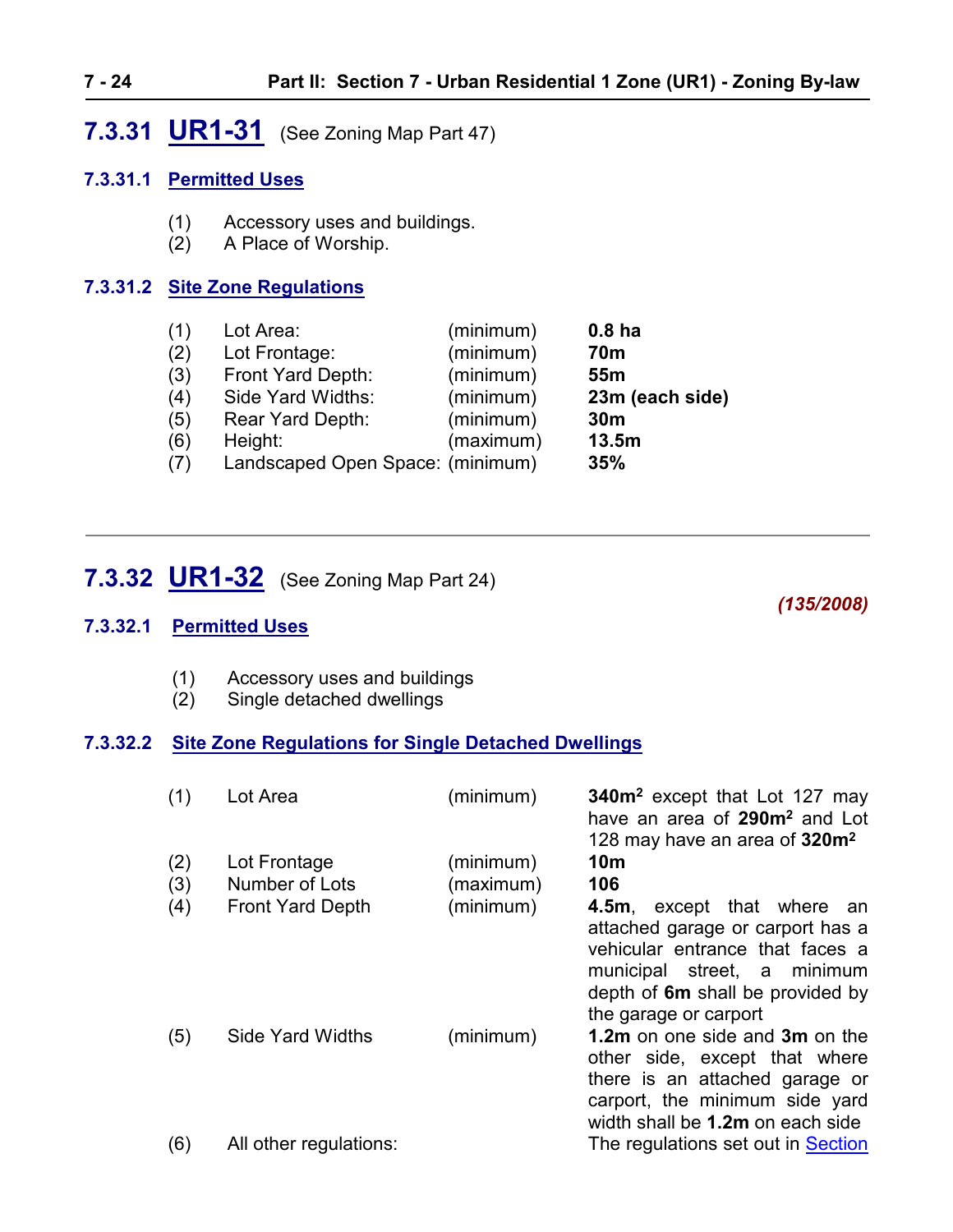[7.2.1](ZB_Sec_07_Urban_Residential_1_Zone(UR1).doc) shall apply

## <span id="page-24-0"></span>**7.3.33 UR1-33** (See Zoning Map Part 44)

#### **7.3.33.1 Permitted Uses**

(1) Private club and parking lot.

#### **7.3.33.2 Site Zone Regulations**

| (1) | Parking Lot: |           | staff parking          | the parking lot may be leased to<br>the Lambton Hospitals Group for |    |    |
|-----|--------------|-----------|------------------------|---------------------------------------------------------------------|----|----|
| (2) | Setbacks:    | (minimum) | existing<br>maintained | setbacks                                                            | to | be |
| (3) | Height:      | (maximum) |                        | existing height to be maintained                                    |    |    |

# <span id="page-24-1"></span>**7.3.34 UR1-34** (See Zoning Map Part 14)

#### **7.3.34.1 Permitted Uses**

- (1) Accessory uses and buildings.
- (2) An elementary school.

#### **7.3.34.2 Site Zone Regulations - Elementary School**

- (1) Lot Area: (minimum) **2 ha** (2) Lot Frontage: (minimum) **20m**
- 

(3) All Other Regulations: the regulations set out in Section 7.2.2 shall apply

# <span id="page-24-2"></span>**7.3.35 UR1-35** (See Zoning Map Part 68)

#### **7.3.35.1 Permitted Uses**

- (1) An armoury.
- (2) Accessory uses and buildings.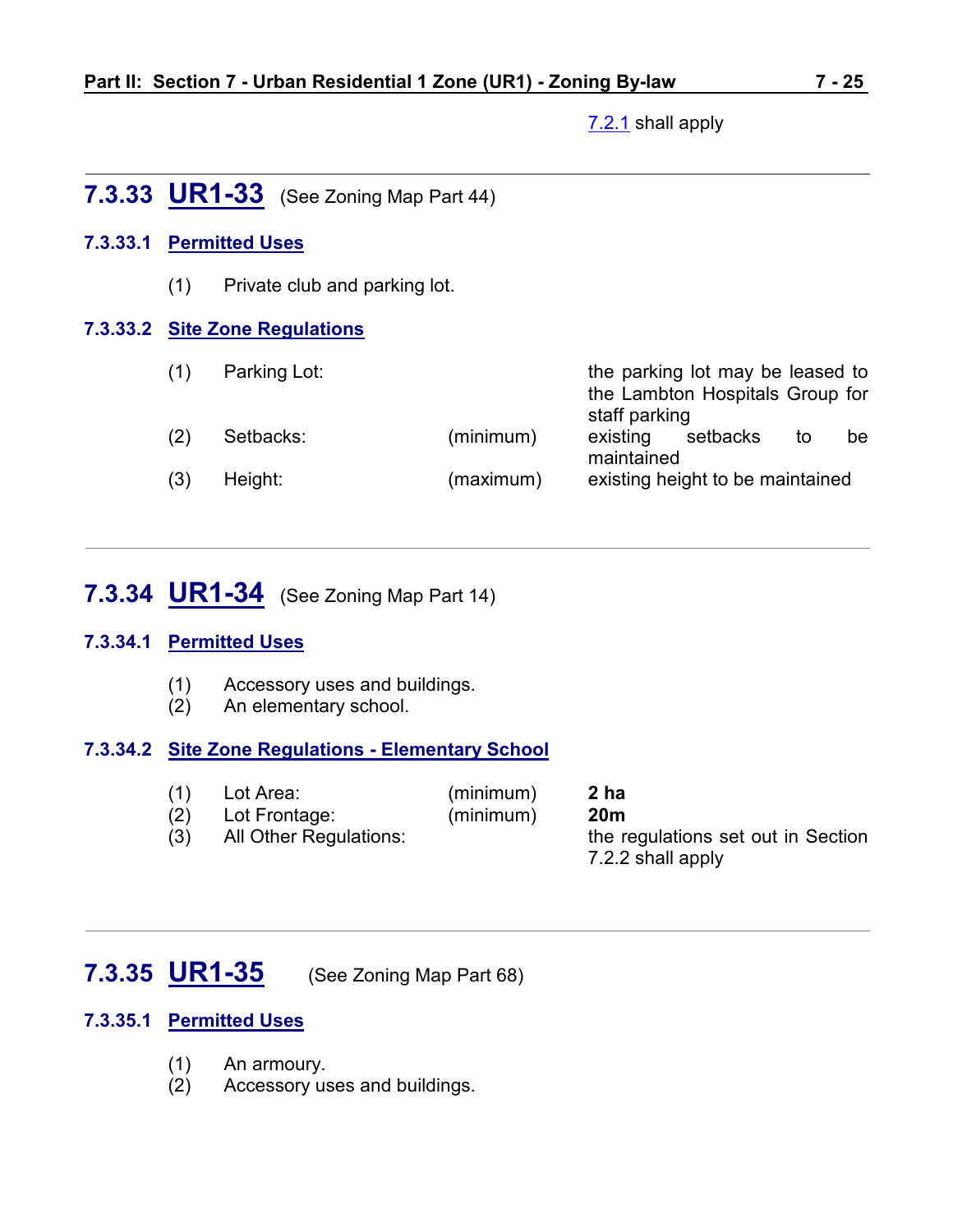#### **7.3.35.2 Site Zone Regulations**

<span id="page-25-0"></span>(1) Subject to the provisions of [Section 7.2.2.](#page-1-0)

# **7.3.36 UR1-36** (See Zoning Map Part 61)

#### **7.3.36.1 Permitted Uses**

- (1) Accessory uses and buildings.
- (2) May include a minor institutional use comprised of: offices; employment/training programs and services; and facilities for the drop-off and indoor recycling and storage of clothing, and non-offensive, non-noxious household items, operated by Goodwill Industries – Essex Kent Lambton Inc.
- (3) Other minor institutional uses.

lot line

#### **7.3.36.2 Site Zone Regulations**

|     | (1) Lot Area:<br>(2) Lot Frontage:<br>(3) Front Yard Depth: | (minimum)<br>(minimum)<br>(minimum) | 4300 $m2$ (0.43 ha)<br>135m<br>-10m from Wellington Street<br>for the main building<br>-1.9m from Wellington Street<br>for a canopy roof structure<br>attached to the main building |
|-----|-------------------------------------------------------------|-------------------------------------|-------------------------------------------------------------------------------------------------------------------------------------------------------------------------------------|
| (4) | Interior Side Yard Widths:                                  | (minimum)                           | 3m                                                                                                                                                                                  |
| (5) | Exterior Side Yard Widths: (minimum)                        |                                     | <b>106m</b> from Murphy Road                                                                                                                                                        |
| (6) | <b>Rear Yard Depth:</b>                                     | (minimum)                           | 3m                                                                                                                                                                                  |
| (7) | Lot Coverage:                                               | (maximum)                           | 13%                                                                                                                                                                                 |
| (8) | Height:                                                     | (maximum)                           | 10.5m                                                                                                                                                                               |
|     | (9) Landscaped Open Space:                                  | (minimum)                           | 42%                                                                                                                                                                                 |
|     | (10) Open Storage:                                          |                                     | not permitted                                                                                                                                                                       |
|     | (11) Sign area of freestanding sign                         |                                     |                                                                                                                                                                                     |
|     |                                                             | (maximum): $15m^2$                  |                                                                                                                                                                                     |
|     | (12) Number of Signs:                                       | $(maximum):$ 1                      |                                                                                                                                                                                     |
|     | (13) Special Regulations:                                   |                                     |                                                                                                                                                                                     |
|     | line                                                        |                                     | (a) The Wellington Street lot line shall be deemed to be the front lot                                                                                                              |
|     |                                                             |                                     | (b) The Murphy Road lot line shall be deemed to be the exterior side                                                                                                                |

*(44/2009)*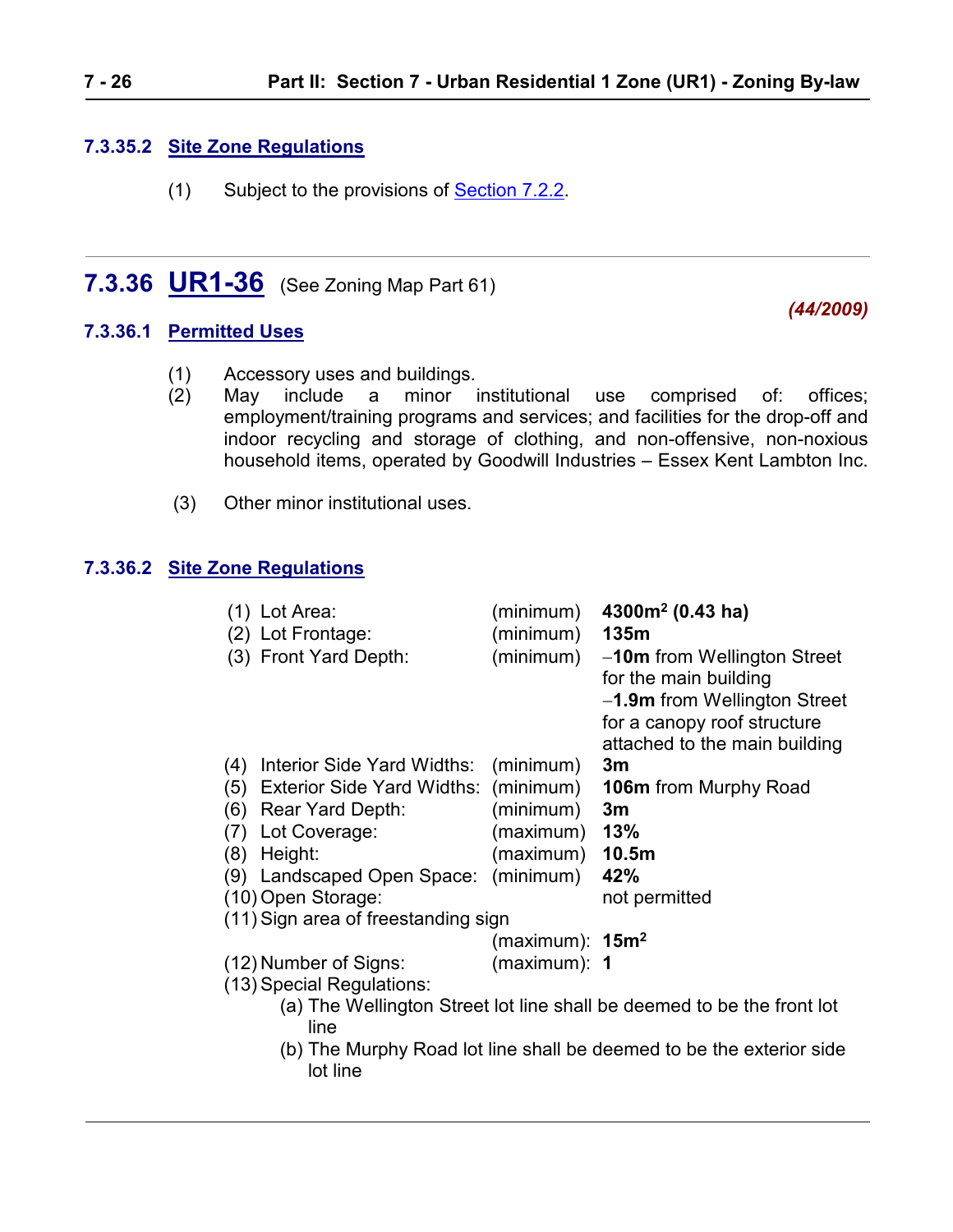## <span id="page-26-0"></span>**7.3.37 UR1-37** (See Zoning Map Part 44)

#### **7.3.37.1 Permitted Uses**

(1) The existing Place of Worship may lease the parking lot to the Lambton Hospitals Group for staff parking.

<span id="page-26-1"></span>**7.3.38 UR1-38** (See Zoning Map Part 59)

#### **7.3.38.1 Permitted Uses**

- (1) Parking of **1** tandem dump truck.
- (2) Uses permitted in [Section 7.1](#page-0-0).

#### **7.3.38.2 Site Zone Regulations - Dump Truck Parking**

| (1) | <b>Special Condition:</b> | the dump truck may be parked on     |
|-----|---------------------------|-------------------------------------|
|     |                           | the lot for as long as the property |
|     |                           | is owned by the Tasker family       |

## <span id="page-26-2"></span>**7.3.39 UR1-39** (See Zoning Maps Part 9 and 23)

#### **7.3.39.1 Permitted Uses**

(1) A Place of Worship.

#### **7.3.39.2 Site Zone Regulations - Place of Worship**

| (1)        | Lot Area:                               | (minimum) | 925m <sup>2</sup>                                                 |
|------------|-----------------------------------------|-----------|-------------------------------------------------------------------|
| (2)<br>(3) | Lot Frontage:<br>All Other Regulations: | (minimum) | 15.25m<br>the regulations set out in Section<br>7.2.2 shall apply |

## <span id="page-26-3"></span>**7.3.40 UR1-40** (See Zoning Map Part 14)

#### **7.3.40.1 Permitted Uses**

- (1) A home for the aged or rest home.
- (2) A nursing home.

#### **7.3.40.2 Site Zone Regulations**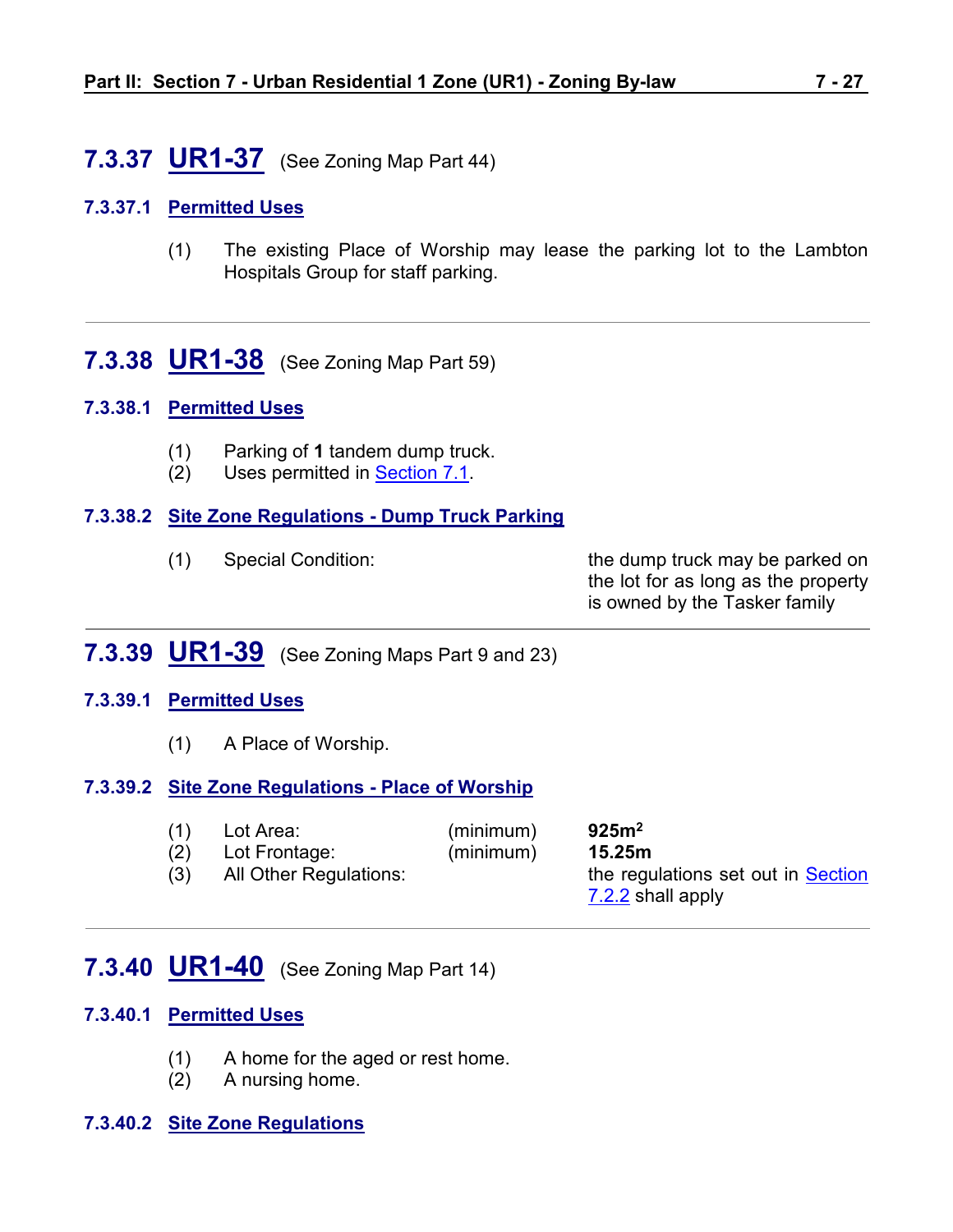#### **7 - 28 Part II: Section 7 - Urban Residential 1 Zone (UR1) - Zoning By-law**

| (1) | Lot Area:                        | (minimum) | 0.8 <sub>ha</sub>                                                                                   |
|-----|----------------------------------|-----------|-----------------------------------------------------------------------------------------------------|
| (2) | Lot Frontage:                    | (minimum) | 105m                                                                                                |
| (3) | Front Yard Depth:                | (minimum) | 27.5m                                                                                               |
| (4) | Rear Yard Depth:                 | (minimum) | 20 <sub>m</sub>                                                                                     |
| (5) | Side Yard Widths:                | (minimum) | 9m each side                                                                                        |
| (6) | Landscaped Open Space: (minimum) |           | <b>50%</b> including the east rear yard<br>which shall be restricted<br>to<br>landscaped open space |

<span id="page-27-0"></span>

|  | 7.3.41 UR1-41 (See Zoning Map Part 15) |
|--|----------------------------------------|
|--|----------------------------------------|

#### *(44/2004)*

#### **7.3.41.1 Site Zone Regulations - Single Detached Dwellings**

| (1)<br>(2)<br>(3) | Lot Frontage:<br>Lot Area:<br>Front Yard Depth: | (minimum):<br>(minimum):<br>(minimum) | 20 metres<br>750 <sup>m²</sup><br><b>4.5m, except that where an</b><br>attached garage or carport has a<br>vehicular entrance that faces a<br>municipal street, a minimum<br>depth of 6m shall be provided by |
|-------------------|-------------------------------------------------|---------------------------------------|---------------------------------------------------------------------------------------------------------------------------------------------------------------------------------------------------------------|
|                   |                                                 |                                       | the garage or carport                                                                                                                                                                                         |

# <span id="page-27-1"></span>**7.3.42 UR1-42** (See Zoning Map Part 24)

#### **7.3.42.1 Permitted Uses**

(1) A single detached condominium allowing up to **19** dwelling units.

(2) Multiple attached condominium dwellings. *(112/2007)*

#### **7.3.42.2 Site Zone Regulations Condominium Lots**

| <u>(2'</u><br>(3) | <del>Lot Area:</del><br>Lot Frontage:<br><b>Front Yard Depth:</b> | <del>minimum</del><br>minimum)<br>(minimum) | $270$ m $^2$<br><del>9m</del><br>4.5m, except that any vehicular<br>entrance to an attached garage<br>or carport shall be located not<br>less than 6m from the front lot |
|-------------------|-------------------------------------------------------------------|---------------------------------------------|--------------------------------------------------------------------------------------------------------------------------------------------------------------------------|
|                   | Side Yard Widths:                                                 | minimum)                                    | line<br><b>0m</b> on one side and 1.2m on the<br>other side, except that a<br>minimum side yard of 6m shall<br>be provided from a municipal<br>street line               |
| (5)<br>(6)        | <b>Rear Yard Depth:</b><br>Lot Coverage:                          | (minimum)<br>(maximum)                      | 6m<br>35%<br>40% for bungalows                                                                                                                                           |

*(113/2006)*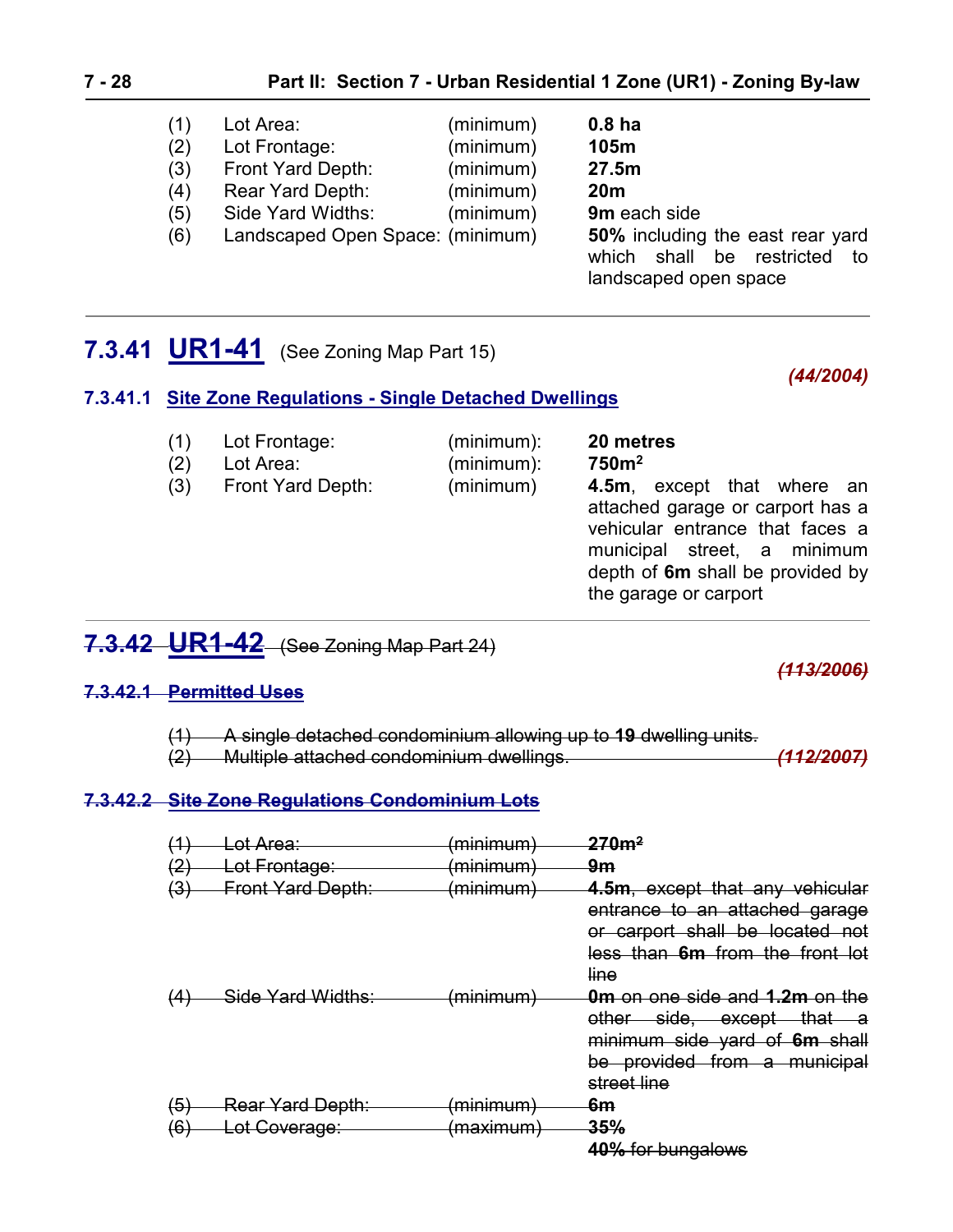|     | Part II: Section 7 - Urban Residential 1 Zone (UR1) - Zoning By-law                                                 |                        |                             | 7 - 29     |
|-----|---------------------------------------------------------------------------------------------------------------------|------------------------|-----------------------------|------------|
| (8) | <del>Height∶</del><br><b>Separation Distance:</b>                                                                   | (maximum)<br>(minimum) | <u> 12m</u><br><u> 1.2m</u> |            |
| (1) | 7.3.42.3 Site Zone Regulations for Multiple Attached dwellings<br>The regulations as set out in Section 10.3.15.2.2 |                        |                             | (112/2007) |
|     |                                                                                                                     |                        |                             | (95/2011)  |

# <span id="page-28-0"></span>**7.3.43 UR1-43**

<span id="page-28-1"></span>**7.3.44 UR1-44**(See Zoning Map Part 24)

*(72/2009)*

#### **7.3.42.1 Permitted Uses**

- (1) Accessory uses and buildings.
- (2) Single detached dwellings.

#### **7.3.42.2 Site Zone Regulations**

| (1)<br>(2) | Lot Area:<br>Lot Frontage: | (minimum)<br>(minimum) | 460m <sup>2</sup><br>15m, except that for Lots 6-10 on<br>Draft Subdivision<br>Plan<br>the<br>prepared by Nisbet, Robertson<br>dated April $8th$ , 2009,<br>on<br>Registered Plan a minimum |
|------------|----------------------------|------------------------|---------------------------------------------------------------------------------------------------------------------------------------------------------------------------------------------|
| (3)        | All other regulation:      |                        | lot frontage of 14.5 metres may<br>be provided.<br>the regulations as set out in<br>Section 7.2.1 shall apply.                                                                              |

# <span id="page-28-2"></span>**7.3.45 UR1-45** (See Zoning Map Part 24)

*(105/2009)*

#### **7.3.45.1 Permitted Uses**

- (1) Accessory uses and buildings
- (2) Any use permitted in [Section 7.1,](#page-0-0) and
- (3) A chiropractic office.

### **7.3.45.2 Site Zone Regulations**

| (1) | Lot Frontage            | (minimum) | 23.2 <sub>m</sub> |
|-----|-------------------------|-----------|-------------------|
| (2) | <b>Side Yard Widths</b> | (minimum) | 2.4 <sub>m</sub>  |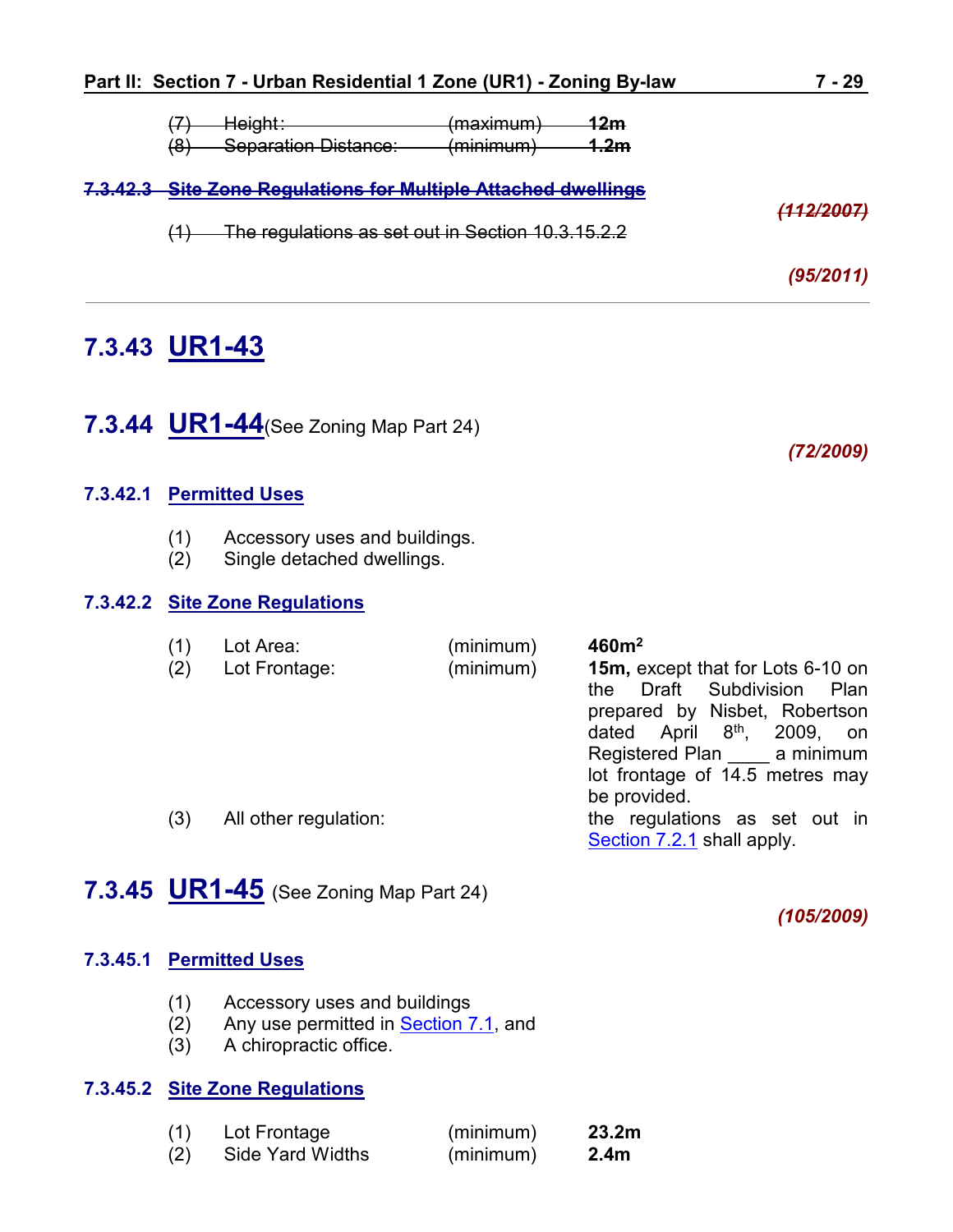| (3) | Lot Coverage                        | (maximum) | the maximum lot coverage for all<br>buildings shall not exceed 25% of<br>the lot.                                                                                                                                                       |
|-----|-------------------------------------|-----------|-----------------------------------------------------------------------------------------------------------------------------------------------------------------------------------------------------------------------------------------|
| (4) | Parking:                            |           | a maximum of 13 parking spaces<br>provided on site of which 1 of the<br>required<br>parking<br>spaces<br>dedicated<br>to the Chiropractic<br>Office use be permitted to be<br>located in an attached garage.                            |
| (5) | Landscaped Buffer Strip:            | (minimum) | a minimum landscaped buffer<br>1.43 <sub>m</sub><br>of<br>be<br>strip<br>shall<br>maintained along the west side of<br>the lot. A minimum landscaped<br>buffer strip of 1.17m shall be<br>maintained along the east side of<br>the lot. |
| (6) | <b>Accessory Building Coverage:</b> |           |                                                                                                                                                                                                                                         |
|     |                                     | (maximum) | 247.76m <sup>2</sup>                                                                                                                                                                                                                    |
| (7) | <b>Accessory Building Storeys:</b>  |           |                                                                                                                                                                                                                                         |
|     |                                     | (maximum) | $\mathbf{2}$                                                                                                                                                                                                                            |
| (8) | Landscaped Open Space: (minimum)    |           | 37.7%                                                                                                                                                                                                                                   |
| (9) | Definitions:                        |           | Chiropractic<br>Office<br>means<br>a<br>Medical Centre/Clinic which<br>is<br>limited in use to a Chiropractor.                                                                                                                          |

# <span id="page-29-0"></span>**7.3.46 UR1-46** (See Zoning Map Part 21) *(23/2013 OMB Approved*

# *PL130382)*

#### **7.3.46.1 Permitted Uses**

- (1) Those uses set out in [Section 7.1](#page-0-0).
- $(2)$  A converted dwelling containing up to three (3) dwelling units.

#### **7.3.46.2 Site Zone Regulations – Converted dwelling containing up to 3 dwelling units**

| (1) | Lot Frontage:                       | (minimum) | as existed on the date of passing<br>of this By-law. |
|-----|-------------------------------------|-----------|------------------------------------------------------|
| (2) | Lot Area:                           | (minimum) | as existed on the date of passing<br>of this By-law. |
| (3) | Front & Rear Yard Depths: (minimum) |           | as existed on the date of passing<br>of this By-law. |
| (4) | Side Yard Widths:                   | (minimum) | as existed on the date of passing<br>of this By-law. |
| (5) | Parking:                            |           | 5 parking spaces to be provided<br>in the rear yard. |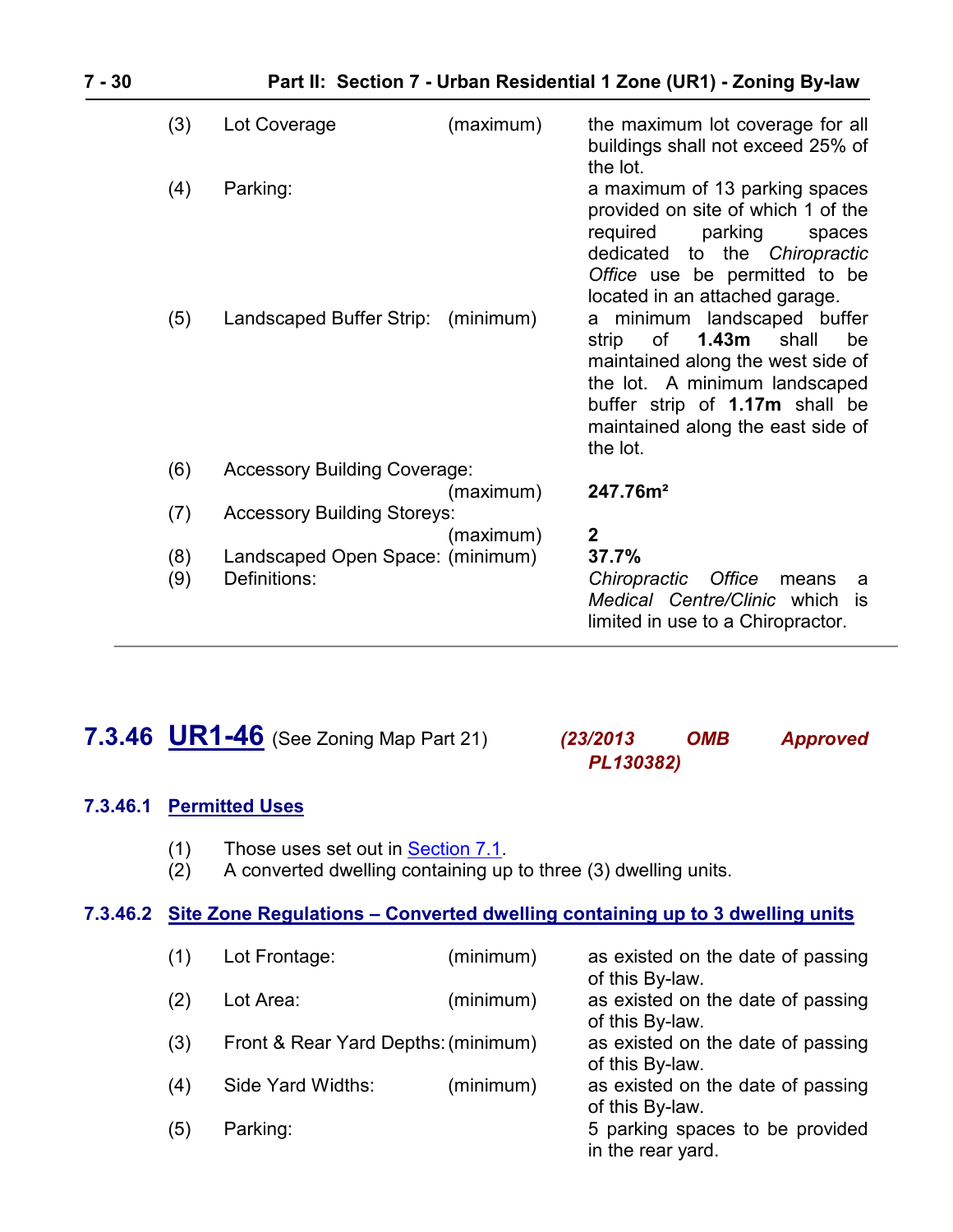<span id="page-30-0"></span>

(6) All other Regulations: as set out in Section 9.2.1 shall apply

# **7.3.47 UR1-47** (See Zoning Map Part 21) *(35/2013)*

#### **7.3.47.1 Permitted Uses**

- (1) A sleep disorder clinic and accessory home care vendor sales in the building existing on the date of the passing of the by-law.
- (2) Those uses set out in [Section 7.1](#page-0-0)

#### **7.3.47.2 Site Zone Regulations**

- (1) The regulations as set out in Subsection 16.2.1 shall apply for a sleep disorder clinic and accessory home care vendor sales use.
- (2) That the accessory home care vendor sales shall be within the building only and any displays for the accessory use shall be located so as not to be visible from a public thoroughfare or adjacent property.
- (3) That no more than 25% of the floor area shall be used for the accessory home care vendor sales use.
- (4) One Freestanding sign shall be permitted on the property with a maximum height of 1.52m and a maximum area of 2 square metres.
- (5) Parking shall be as it exists on the date of the passing of the by-law. Additional parking may be provided through the Site Plan Agreement process with input from the neighbourhood residents. Parking for a sleep disorder clinic shall be for provided at a rate of 1/20m<sup>2</sup>.
- <span id="page-30-1"></span>(6) The regulations as set out in section 7.2 shall apply for all other permitted uses.

# **7.3.48 UR1-48** (See Zoning Map Part 20)

#### *(113/2014)*

#### **7.3.48.1 Permitted Uses**

- (1) A **funeral chapel** in the building as it existed on the date of the passing of the by-law.
- (2) Those uses set out in [Section 7.1](#page-0-0)

#### **7.3.48.2 Site Zone Regulations**

- (1) Setbacks: (min) all setbacks shall be as they existed on
	-
	-

the date of passing of this by-law; (2) Floor Area: (max) the maximum floor area permitted for accessory uses shall be  $81.75m^2$ ; (3) Freestanding Sign: any freestanding sign shall be subject to the City's Sign By-law provisions that apply to Place of Worship signs in residential zones;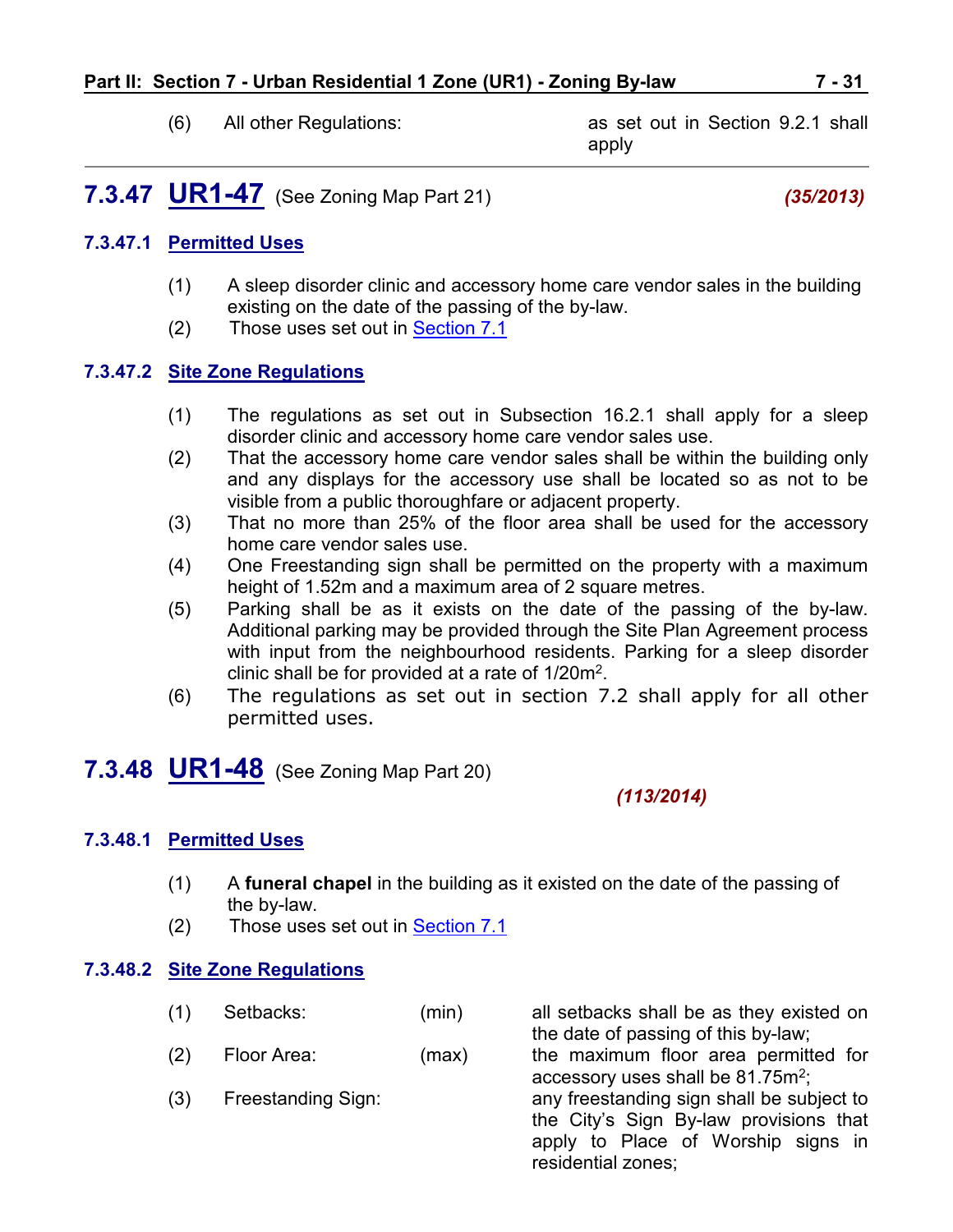## **7 - 32 Part II: Section 7 - Urban Residential 1 Zone (UR1) - Zoning By-law**

| (4) | Parking:               | parking shall be as it exists on the date<br>of passing of the by-law; |
|-----|------------------------|------------------------------------------------------------------------|
| (5) | Landscaping:           | provide vegetative screening as shown<br>on Schedule B                 |
| (6) | All Other Regulations: | the regulations set out in Section 7.2.2<br>shall apply.               |

# **7.3.49 UR1-49** (See Zoning Map Part 15) *(104/2016)*

#### **7.3.49.1 Site Zone Regulations - Single Detached Dwellings**

| (minimum)<br>$(1)$ Lot Area:<br>(minimum)<br>(2) Lot Frontage:<br>(3) Number of Storeys<br>(maximum)<br>(4) Gross Floor Area<br>(minimum)<br>(5) All Other Regulations: | 550m <sup>2</sup><br>18 <sub>m</sub><br>158m <sup>2</sup><br>The regulations set out in Section 7.2.1<br>shall apply. |
|-------------------------------------------------------------------------------------------------------------------------------------------------------------------------|-----------------------------------------------------------------------------------------------------------------------|
|-------------------------------------------------------------------------------------------------------------------------------------------------------------------------|-----------------------------------------------------------------------------------------------------------------------|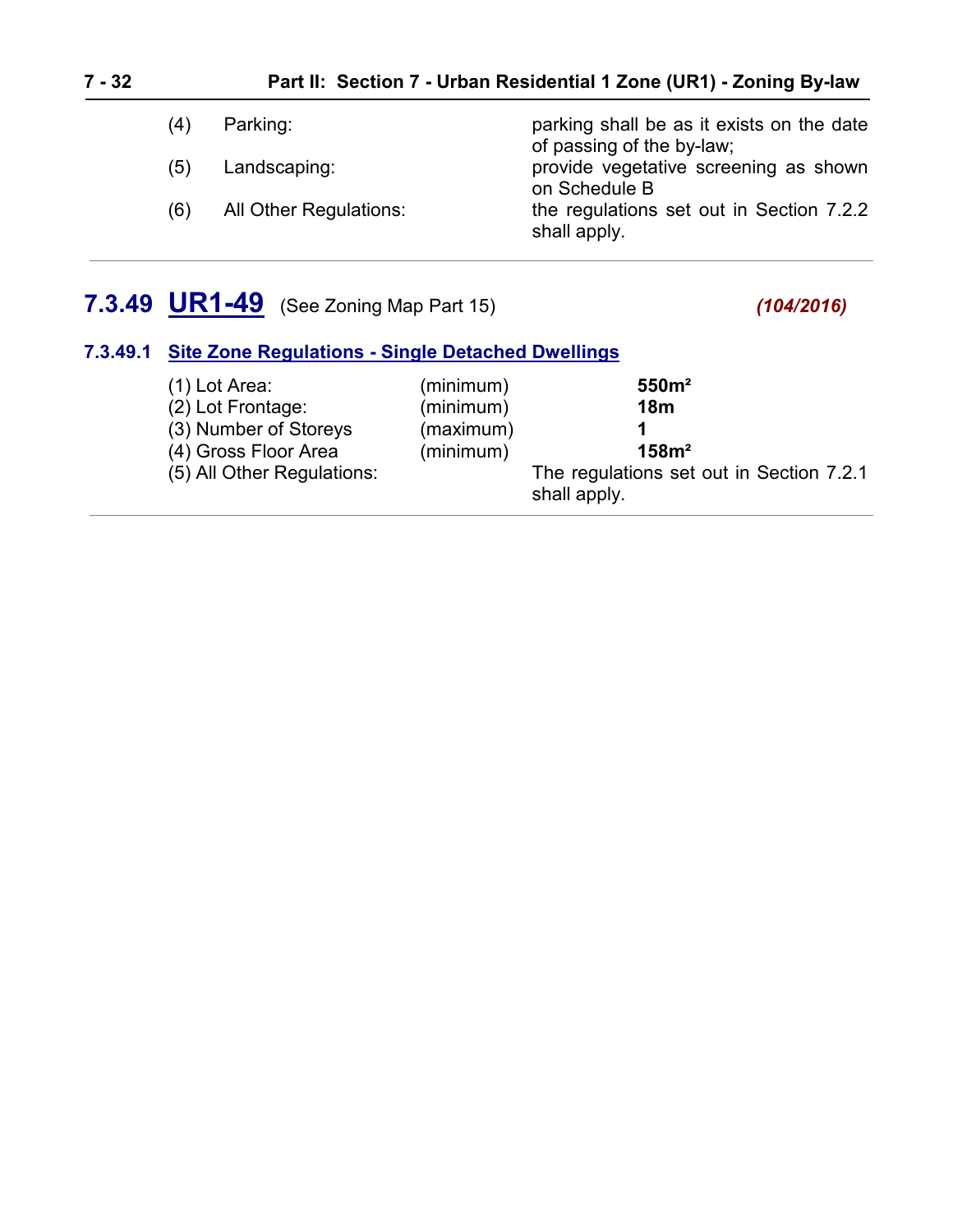## **7.3.50 UR1-50** (See Zoning Map Part 15) *(104/2016)*

#### **7.3.50.1 Site Zone Regulations - Single Detached Dwellings**

| $(1)$ Lot Area:            | (minimum) | 500m <sup>2</sup>                        |
|----------------------------|-----------|------------------------------------------|
| (2) Number of Storeys:     | (maximum) |                                          |
| (3) Lot Frontage           | (minimum) | 15m                                      |
| (4) Gross Floor Area       | (minimum) | 158m <sup>2</sup>                        |
| One-storey                 |           |                                          |
| (5) Gross Floor Area       | (minimum) | 185m <sup>2</sup>                        |
| Two-storey                 |           |                                          |
| (6) All Other Regulations: |           | The regulations set out in Section 7.2.1 |
|                            |           | shall apply                              |

# <span id="page-32-0"></span>**7.3.51 UR1-51** (See Zoning Map Part 54) *(60/2018)*

## **7.3.51.1 Permitted Uses**

(1) Single detached dwellings.

#### **7.3.51.2 Site Zone Regulations**

| (1) | Lot Frontage:                                                  | (minimum) | 12.0m             |
|-----|----------------------------------------------------------------|-----------|-------------------|
| (2) | Lot Area:                                                      | (minimum) | 280m <sup>2</sup> |
| (3) | Front yard depth                                               |           |                   |
|     | (dwelling):                                                    | (minimum) | 4.5 <sub>m</sub>  |
| (4) | Front yard depth                                               |           |                   |
|     | (attached garage or                                            |           |                   |
|     | carport):                                                      | (minimum) | 6.0 <sub>m</sub>  |
| (5) | Rear yard depth:                                               | (minimum) | 6.0m              |
| (6) | Lot Coverage:                                                  | (maximum) | 40%               |
| (7) | Landscaped open space: (minimum)                               |           | 35%               |
| (8) | All other regulations as set out in Section 7.2.1 shall apply. |           |                   |

## <span id="page-32-1"></span>**7.3.52 UR1-52** (See Zoning Map Part 54) *(60/2018)*

#### **7.3.52.1 Permitted Uses**

- (1) Parks and open space
- (2) All permitted uses in 7.1

#### **7.3.52.2 Site Zone Regulations**

(1) All other regulations as set out in Section 7.3.1 shall apply.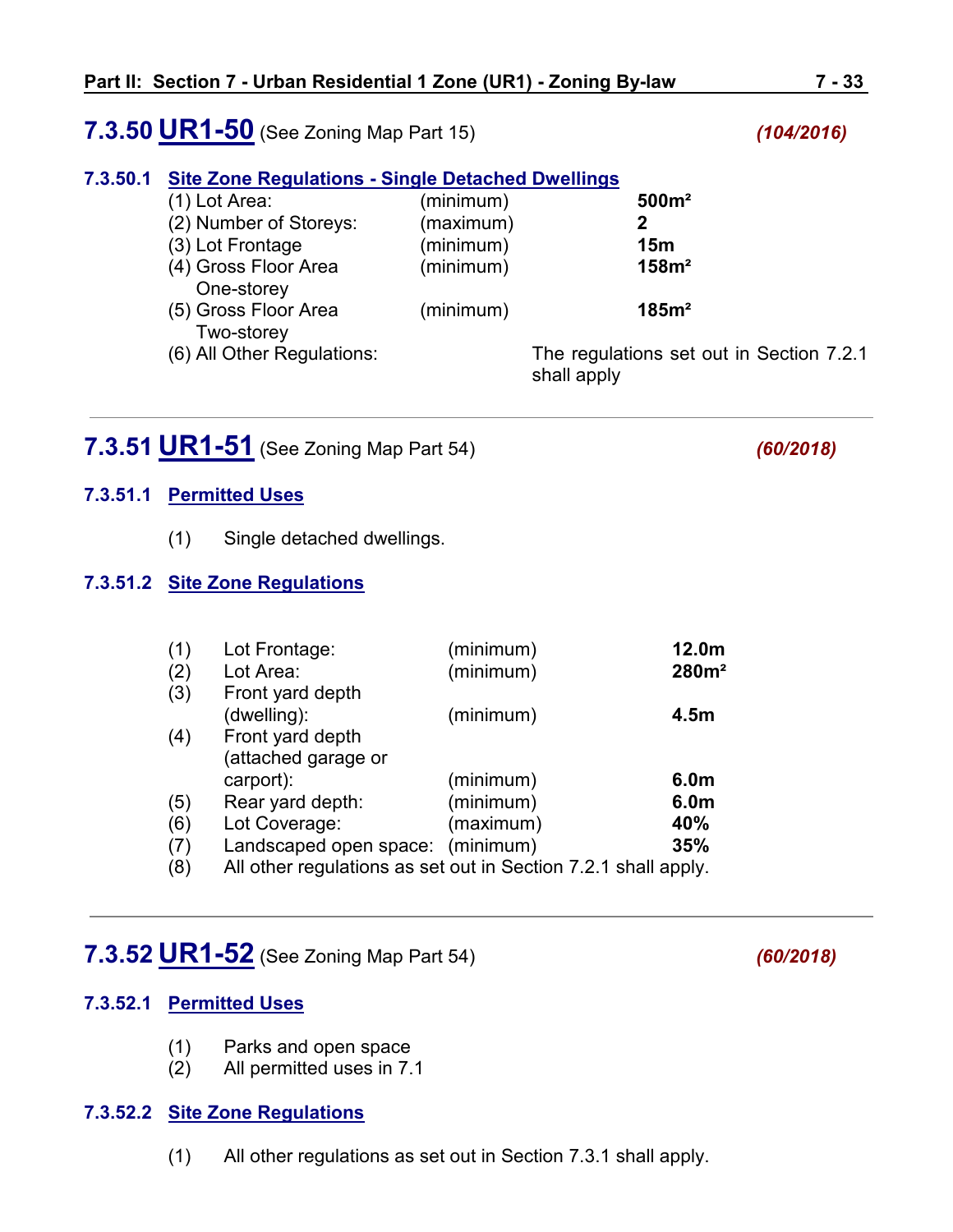# <span id="page-33-0"></span>**7.3.53 UR1-53** (See Zoning Map Part 10) *(56/2019)*

#### **7.3.53.1 Permitted Uses**

(1) Single detached dwellings.

#### **7.3.53.2 Site Zone Regulations**

| (1) | Lot Frontage:                    | (minimum) | 23.0 <sub>m</sub> |
|-----|----------------------------------|-----------|-------------------|
| (2) | Lot Area:                        | (minimum) | 3.7ha             |
| (3) | Lot Coverage:                    | (maximum) | 35%               |
| (4) | Landscaped open space: (minimum) |           | 40%               |

- (5) Minimum of 2 visitor parking spaces shall be provided for every 10 required parking spaces.
- (6) Maximum of 64 Community Lots on a Plan of Condominium.

#### **7.3.53.3 Site Zone Regulations- Community Lots**

(1) For the purposes of this By-law, the regulations provided in subsection 7.3.53.3.1, which are associated with the term "Lot" as specified for a Community Lot on a Plan of Condominium, including lot area, lot frontage, lot coverage and all yard requirements shall apply to a parcel of land on an approved Plan of Condominium and shall not have the same meaning as a "Lot" or its associated terms as defined individually in Section 2 of this Bylaw.

#### **7.3.53.3.1 Single Detached Dwellings on Community Lots**

| (1)<br>(2)<br>(3)<br>(4) | Lot Frontage:<br>Lot Area:<br>Front yard depth:<br>Side yard widths:<br>side) | (minimum)<br>(minimum)<br>(minimum)<br>(minimum) | 13.0m<br>375m <sup>2</sup><br>6.0m<br>1.2 <sub>m</sub><br>(either<br>minimum                                                                                   |  |
|--------------------------|-------------------------------------------------------------------------------|--------------------------------------------------|----------------------------------------------------------------------------------------------------------------------------------------------------------------|--|
|                          |                                                                               |                                                  | that any<br>single<br>except<br>detached dwelling without<br>an attached garage shall<br>provide a minimum interior<br>side yard width of 3.0m on<br>one side. |  |
| (5)                      | Rear yard depth:<br>Lot Coverage:                                             | (minimum)<br>(maximum)                           | 6.0 <sub>m</sub><br>50%                                                                                                                                        |  |
| (6)<br>(7)               | Height:                                                                       | (maximum)                                        | 12.0 <sub>m</sub>                                                                                                                                              |  |
| (8)                      | Minimum of one parking space shall be provided per dwelling unit.             |                                                  |                                                                                                                                                                |  |

(9) Maximum accessory building lot coverage of 10% of the lot area.